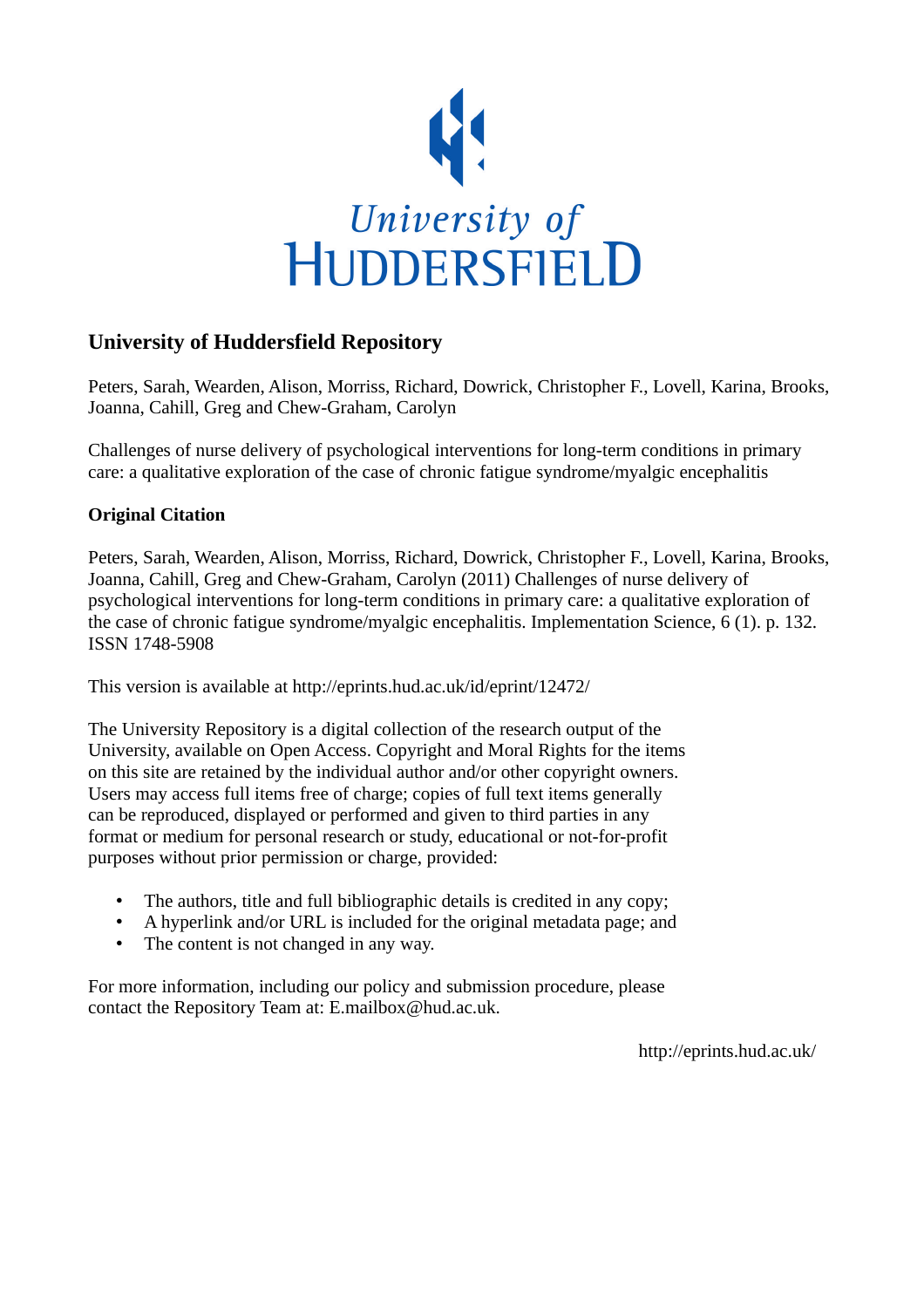

This Provisional PDF corresponds to the article as it appeared upon acceptance. Fully formatted PDF and full text (HTML) versions will be made available soon.

## **Challenges of nurse delivery of psychological interventions for long-term conditions in primary care: a qualitative exploration of the case of chronic fatigue syndrome/myalgic encephalitis**

Implementation Science 2011, **6**:132 doi:10.1186/1748-5908-6-132

Sarah Peters ([Sarah.peters@manchester.ac.uk](mailto:Sarah.peters@manchester.ac.uk)) Alison Wearden [\(Alison.wearden@manchester.ac.uk](mailto:Alison.wearden@manchester.ac.uk)) Richard Morriss ([richard.morriss@nottingham.ac.uk\)](mailto:richard.morriss@nottingham.ac.uk) Christopher F Dowrick [\(cfd@liverpool.ac.uk](mailto:cfd@liverpool.ac.uk)) Karina Lovell ([karina.lovell@manchester.ac.uk](mailto:karina.lovell@manchester.ac.uk)) Joanna Brooks [\(J.M.Brooks@hud.ac.uk](mailto:J.M.Brooks@hud.ac.uk)) Greg Cahill ([G.Cahill@liverpool.ac.uk](mailto:G.Cahill@liverpool.ac.uk)) Carolyn Chew-Graham [\(chew@manchester.ac.uk](mailto:chew@manchester.ac.uk))

|                                      | <b>ISSN</b> 1748-5908                    |
|--------------------------------------|------------------------------------------|
| <b>Article type</b> Research         |                                          |
| <b>Submission date</b> 28 March 2011 |                                          |
|                                      | Acceptance date 22 December 2011         |
|                                      | <b>Publication date</b> 22 December 2011 |

**Article URL** <http://www.implementationscience.com/content/6/1/132>

This peer-reviewed article was published immediately upon acceptance. It can be downloaded, printed and distributed freely for any purposes (see copyright notice below).

Articles in Implementation Science are listed in PubMed and archived at PubMed Central.

For information about publishing your research in Implementation Science or any BioMed Central journal, go to

<http://www.implementationscience.com/authors/instructions/>

For information about other BioMed Central publications go to

<http://www.biomedcentral.com/>

© 2011 Peters et al. ; licensee BioMed Central Ltd.

This is an open access article distributed under the terms of the Creative Commons Attribution License [\(http://creativecommons.org/licenses/by/2.0](http://creativecommons.org/licenses/by/2.0)), which permits unrestricted use, distribution, and reproduction in any medium, provided the original work is properly cited.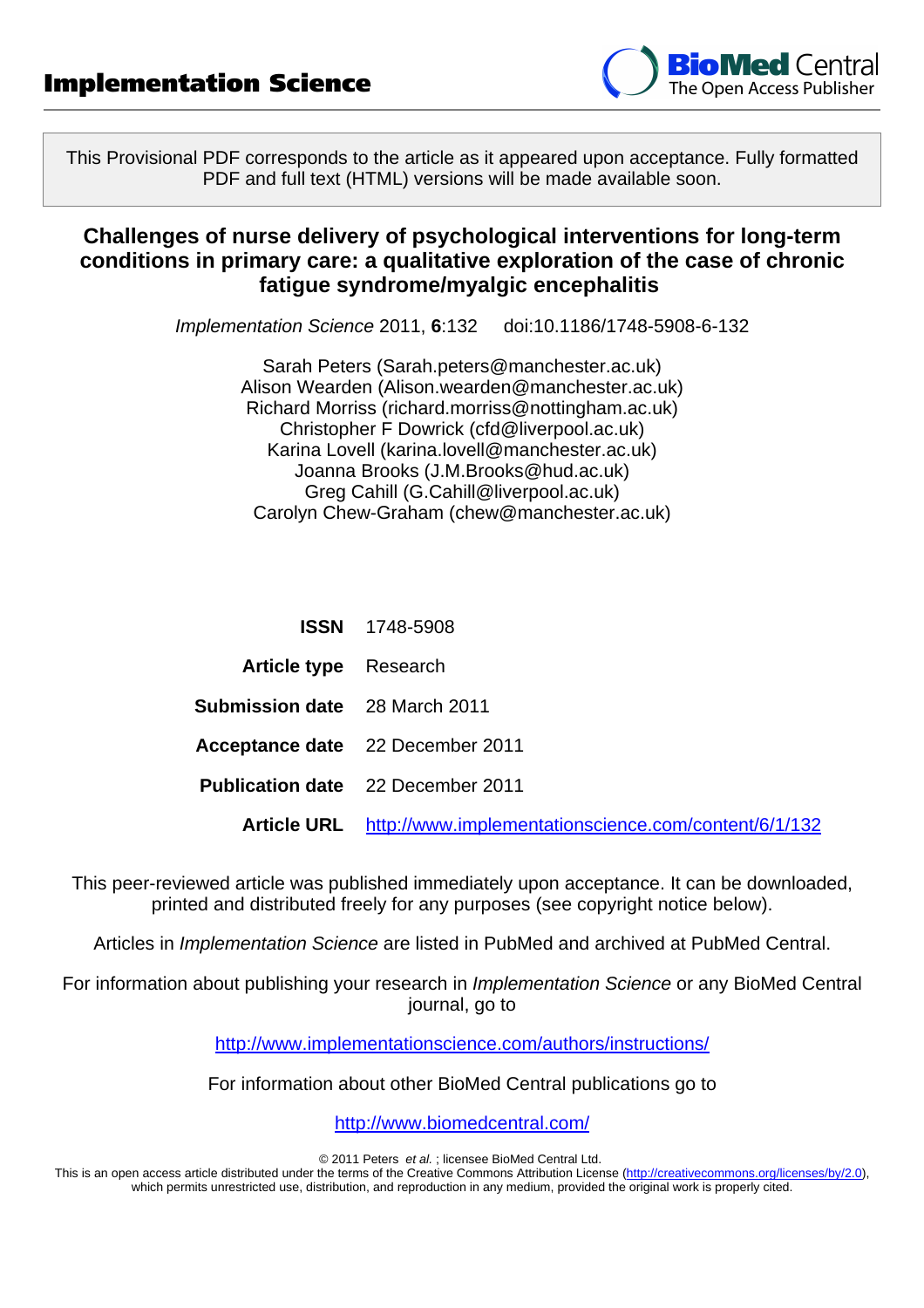# **Challenges of nurse delivery of psychological interventions for long-term conditions in primary care: a qualitative exploration of the case of chronic fatigue syndrome/myalgic encephalitis**

Sarah Peters<sup>1§</sup> Alison Wearden<sup>1</sup>, Richard Morriss<sup>2</sup>, Christopher F Dowrick<sup>3</sup>, Karina Lovell<sup>4</sup>, Joanna Brooks $^5$ , Greg Cahill $^3$ , Carolyn Chew-Graham $^6$ 

<sup>1</sup>School of Psychological Sciences, University of Manchester, Manchester, UK

<sup>2</sup>School of Community Health Sciences, University of Nottingham, Nottingham, UK

<sup>3</sup>School of Population, Community and Behavioural Sciences, University of Liverpool, Liverpool, UK

<sup>4</sup>School of Nursing, Midwifery and Social Work, University of Manchester, Manchester, UK <sup>5</sup>Centre for Applied Psychological Research, University of Huddersfield, Huddersfield, UK <sup>6</sup>School of Community Based Medicine, University of Manchester, Manchester, UK

§Corresponding author

Email addresses:

SP: Sarah.peters@manchester.ac.uk AW: Alison.wearden@manchester.ac.uk RM: richard.morriss@nottingham.ac.uk CFD: cfd@liverpool.ac.uk KL: karina.lovell@manchester.ac.uk JB: J.M.Brooks@hud.ac.uk GC: G.Cahill@liverpool.ac.uk CCG: carolyn.chew-graham@manchester.ac.uk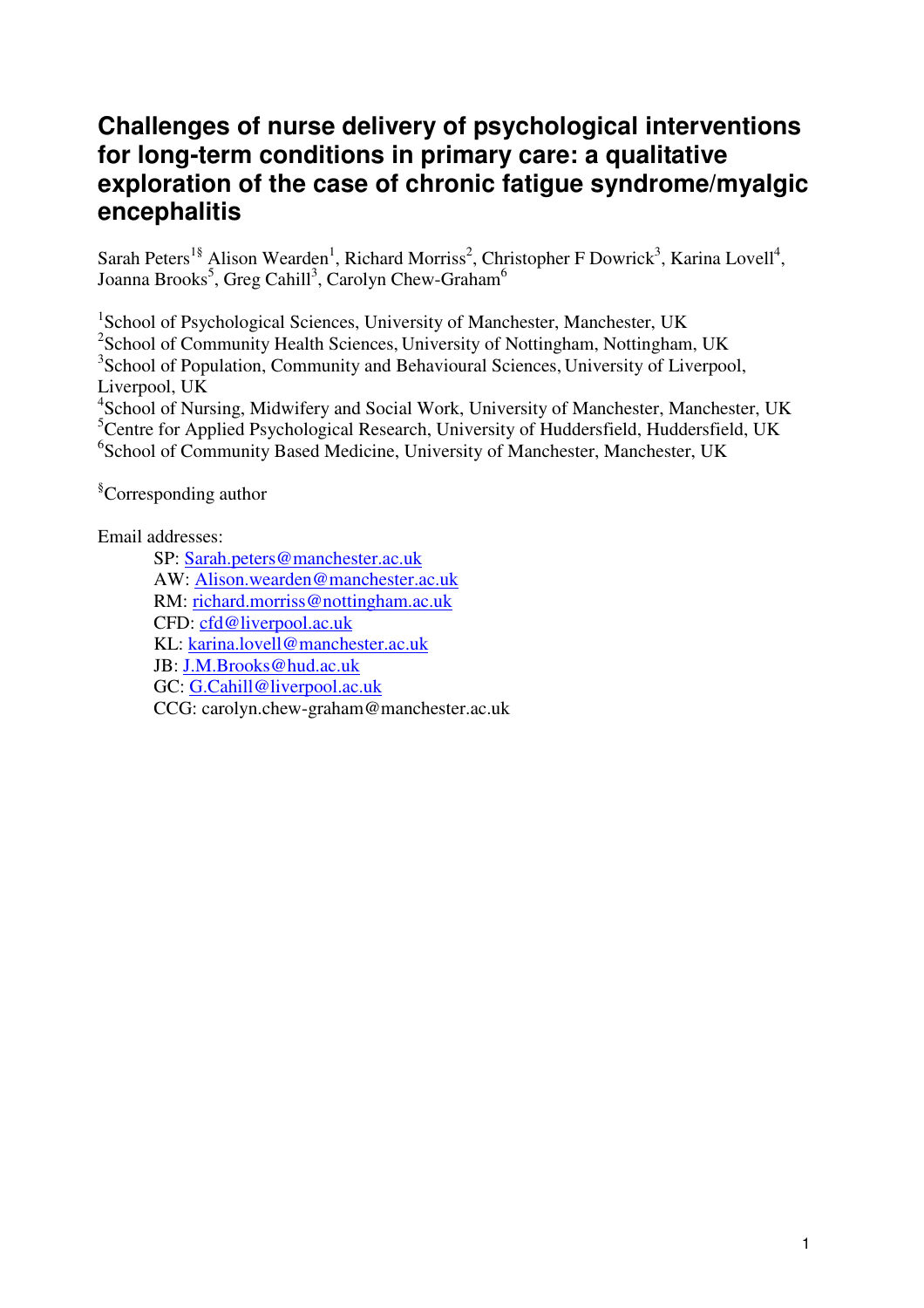#### **Abstract**

#### **Background**

The evidence base for a range of psychosocial and behavioural interventions in managing and supporting patients with long-term conditions (LTCs) is now well-established. With increasing numbers of such patients being managed in primary care, and a shortage of specialists in psychology and behavioural management to deliver interventions, therapeutic interventions are increasingly being delivered by general nurses with limited training in psychological interventions. It is unknown what issues this raises for the nurses or their patients. The purpose of the study was to examine the challenges faced by non-specialist nurses when delivering psychological interventions for an LTC (chronic fatigue syndrome/myalgic encephalomyelitis [CFS/ME]) within a primary care setting.

#### **Methods**

A qualitative study nested within a randomised controlled trial [ISRCTN 74156610] explored the experiences and acceptability of two different psychological interventions (pragmatic rehabilitation and supportive listening) from the perspectives of nurses, their supervisors, and patients. Semi structured in-depth interviews were conducted with three nurse therapists, three supervisors, and 46 patients. An iterative approach was used to develop conceptual categories from the dataset.

#### **Results**

Analyses identified four sets of challenges that were common to both interventions: (i) being a novice therapist, (ii) engaging patients in the therapeutic model, (iii) dealing with emotions, and (iv) the complexity of primary care. Each challenge had the potential to cause tension between therapist and patient. A number of strategies were developed by participants to manage the tensions.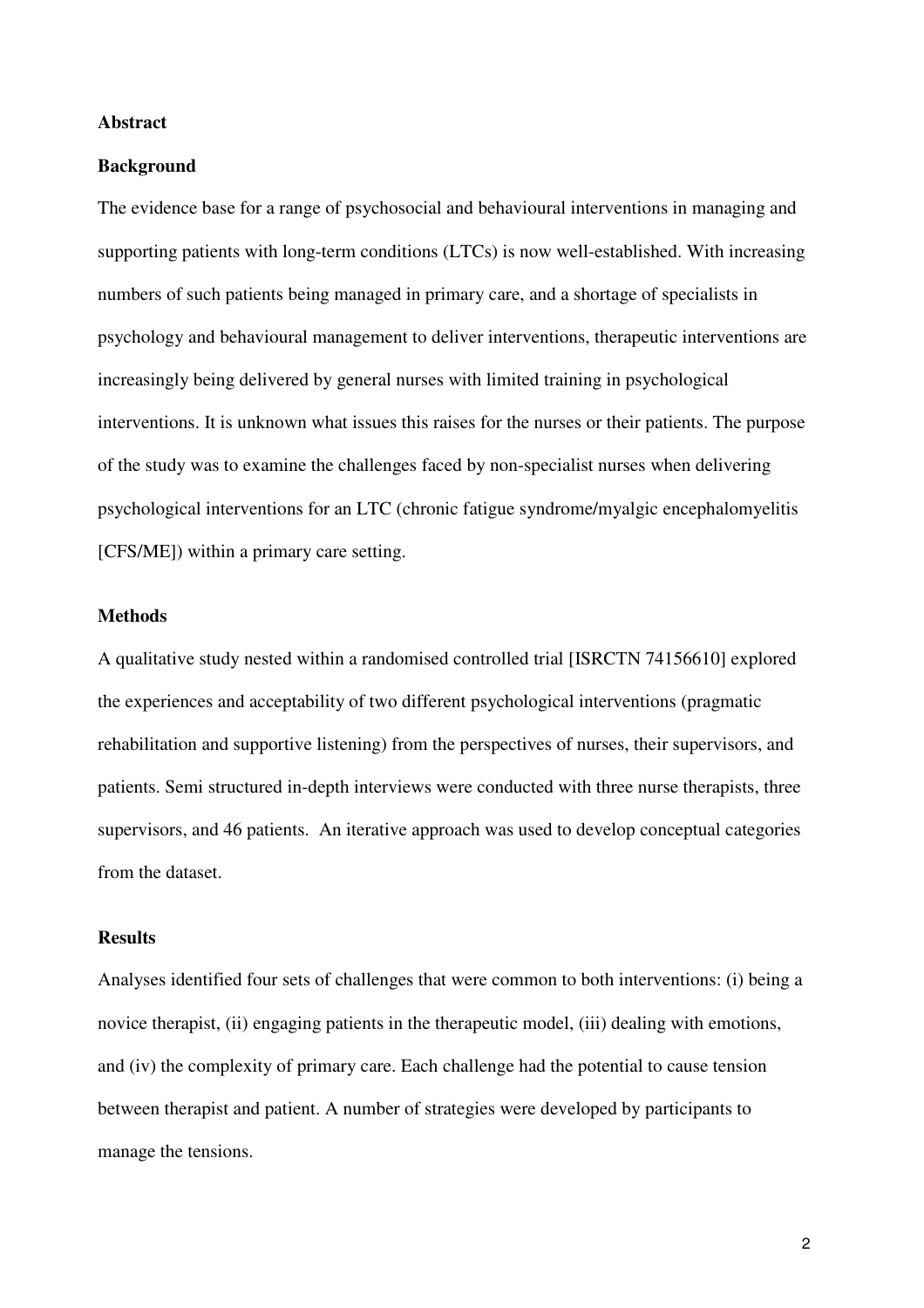## **Conclusions**

Tensions existed for nurses when attempting to deliver psychological interventions for patients with CFS/ME in this primary care trial. Such tensions should be addressed before implementing psychological interventions within routine clinical practice. Similar tensions may be found for other LTCs. Our findings have implications for developing therapeutic alliances and highlight the need for regular supervision.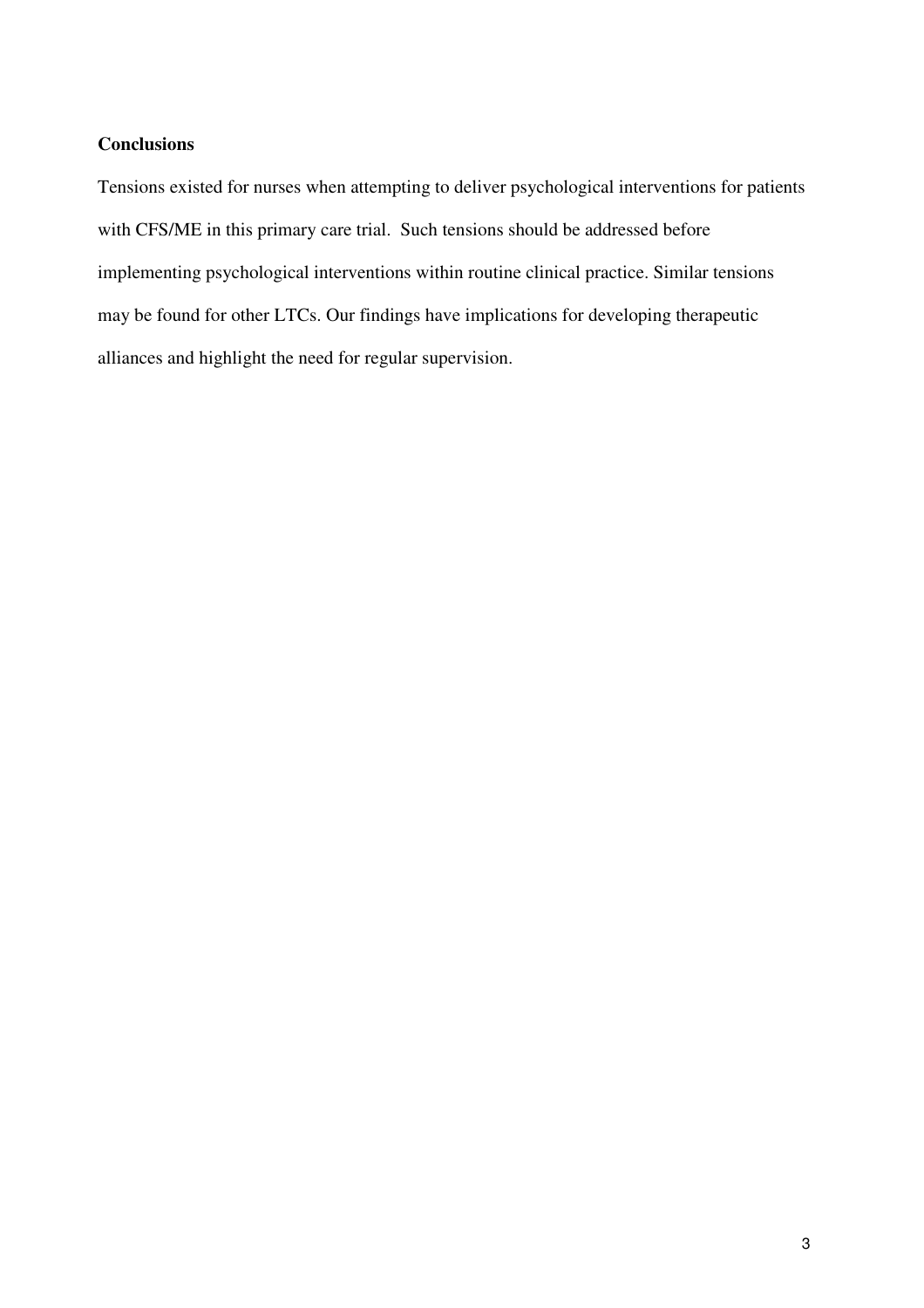#### **Background**

The management of long-term conditions (LTCs) has changed considerably over the past decade, resulting in such health problems being principally managed within primary care by general practitioners (GPs) and practice nurses (PNs), with support by specialist services when necessary and available [1]. Rewarding more effective and efficient ways of managing LTCs is a central feature of the current United Kingdom (UK) General Practice contract [2].

A growing evidence base now exists for the effectiveness of a range of psychological interventions that are increasingly important in the management of LTCs including chronic obstructive pulmonary disease [3], rheumatoid arthritis pain [4], and chronic pain [5,6], though this evidence base largely comes from secondary care [7]. Introducing psychological interventions developed and established in secondary care to primary care can be problematic; a key issue is the current shortage of specialists in psychological and behavioural therapies with the necessary training and availability to take referrals from primary care practitioners [8]. Without an adequate broadening of the workforce, GPs have seen a widening in the scope of their role [9]. Not only have primary care physicians increasingly needed to develop psychological intervention skills to manage LTCs and mental health problems, but nurse practitioners are also increasingly becoming involved in delivering psychological interventions to support these patients [10, 11].

Primary care nurse–led clinics have proven effective in a providing care for a range of LTCs, including chronic pain [12], medically unexplained symptoms [13], irritable bowel syndrome [14], and diabetes [15]. This is likely to be an increasingly common model for care. Consequently, such therapeutic interventions will be more frequently delivered by generalist primary care nurses with limited training in psychology or mental health.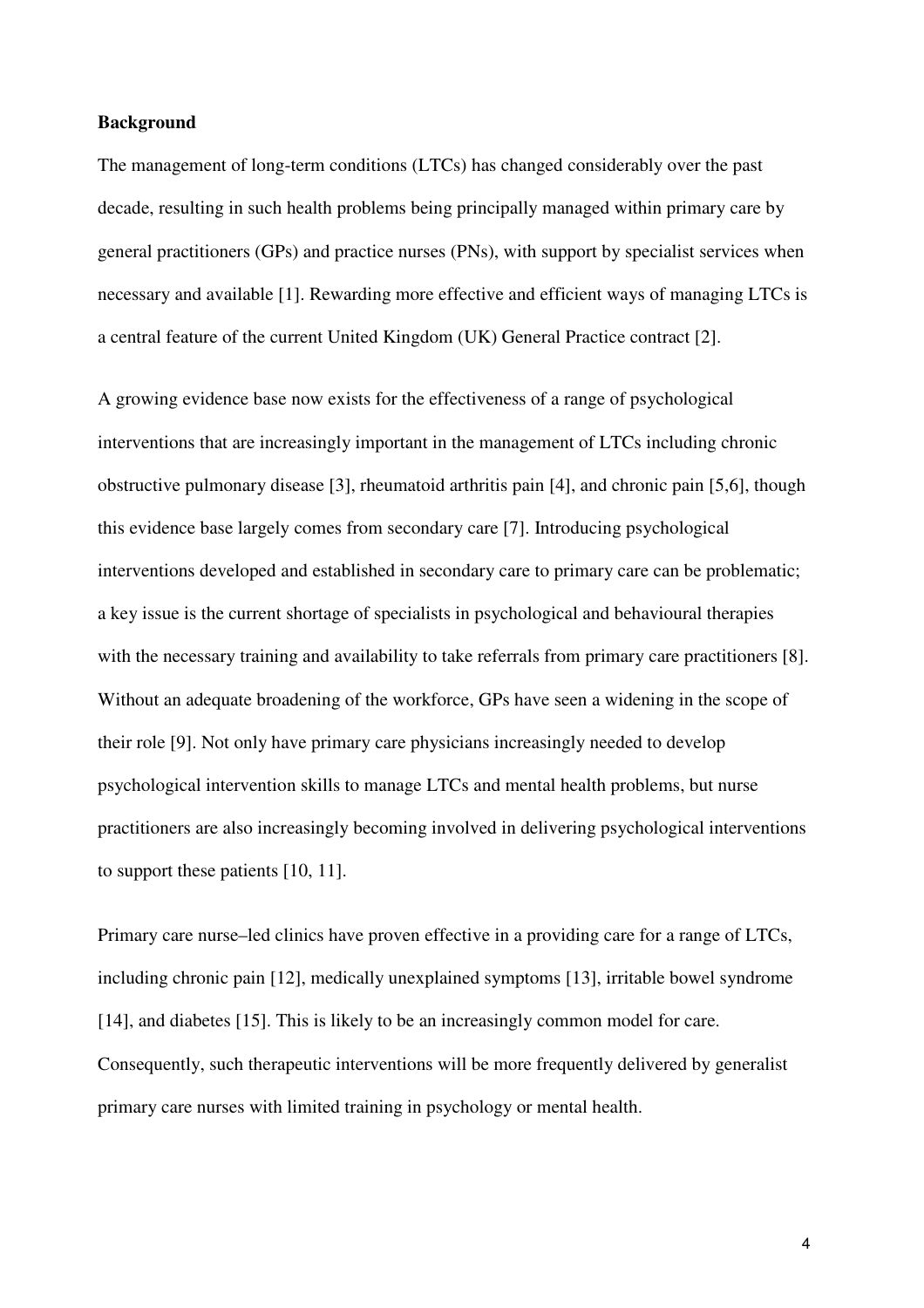Both GPs and nurses are generally positive about the increased role of nurse practitioners in chronic disease management, yet it remains unclear how best to implement this change [16]. In particular, it remains unknown what issues confront nurses or their patients. The focus of the present study is to explore changing roles related to a particular LTC for which a growing evidence base of psychological interventions exists: chronic fatigue syndrome/myalgic encephalomyelitis (CFS/ME).

CFS/ME is a symptomatically defined illness with a primary symptom of severe fatigue, unrelieved by rest, and unexplained by medical or psychiatric causes. Fatigue must be present for at least six months and associated with substantial functional impairment [17]. Prevalence estimates are between 0.2% and 0.4% in the UK [18], with substantial economic consequences for services, patients, and their families [19]. By definition, this is an LTC with an average duration between three and nine years and only a minority of patients achieving premorbid levels of functioning [20]. A substantial evidence base now exists as to the most effective ways of managing the condition, with cognitive behavioural therapy (CBT) and graded exercise therapy (GET) having the most robust evidence base [21,22]. In addition, there is evidence that primary care–based counselling involving supportive listening can be as effective as CBT for chronic fatigue [23], though not necessarily for CFS/ME. A counselling approach is relatively more available within primary care [24].

The National Institute for Health and Clinical Excellence (NICE) recommends that like other LTCs, CFS/ME should be managed in primary care, with referral to specialist services only when necessary [25], and preferably locally [18]. However, as for other LTCs, the current shortfall in trained therapists, both within secondary care and primary care, to provide these evidence-based psychological interventions means that NICE recommendations remain unachieved and most CFS/ME patients do not have access to such treatment or must wait, in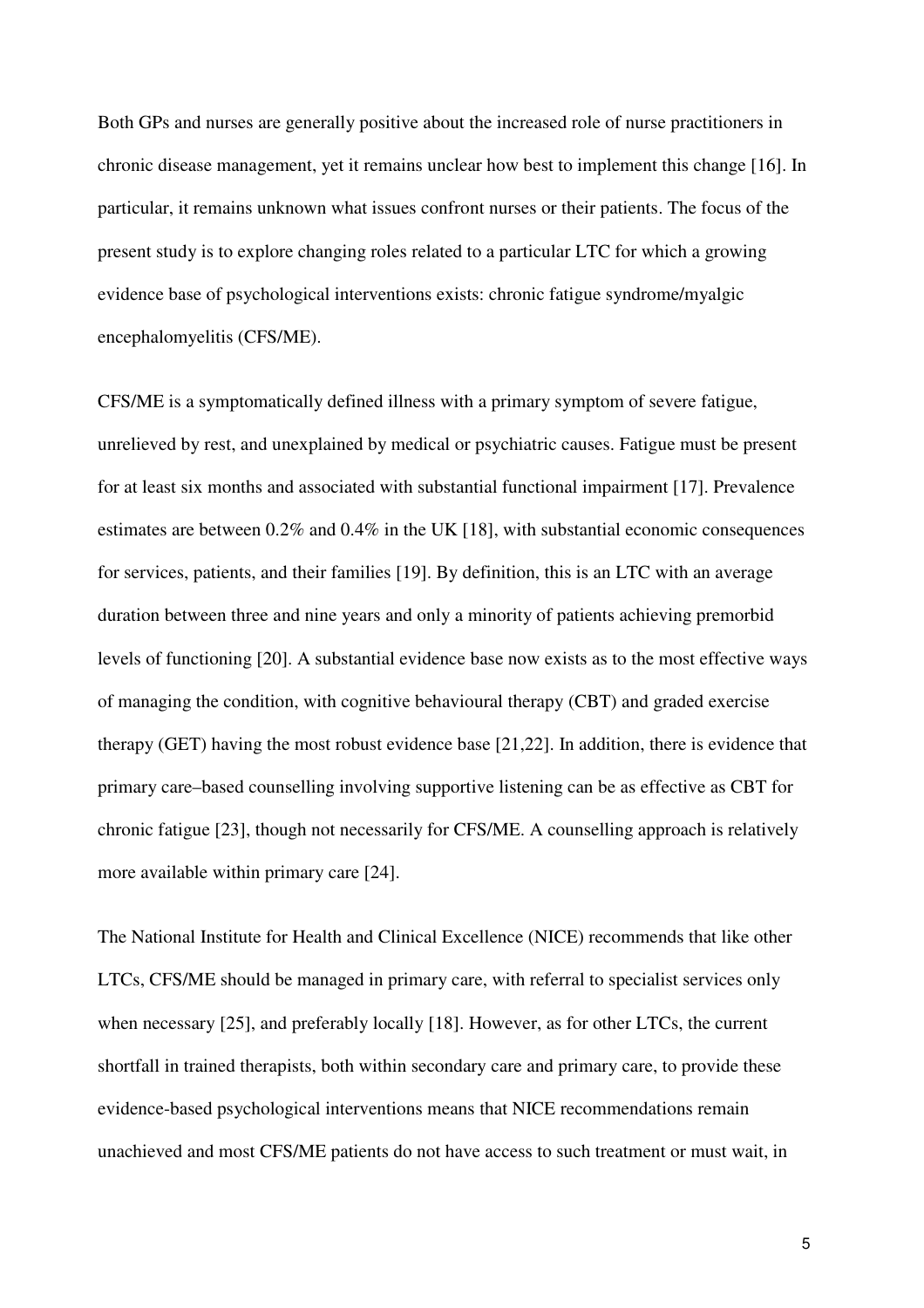some cases for several years [20]. Consequently, attention has turned to the possibilities of delivering these interventions through existing non-specialist primary care health professionals [26]. Specifically, it has been identified that PNs are well placed to provide this role [13]. A recent study revealed that nurses themselves would welcome this role, although only if adequately trained and supported [27]. Translating effective treatments from rigorous trial settings to clinical practice can result in more modest effects [28], and similar decrements in effects are found when moving from secondary care to primary care [7]. However, an important first step in maximising the effectiveness embedding a treatment such as nursedelivered psychological intervention for LTCs into routine clinical practice is to systematically identify potential barriers and solutions necessary to support its introduction [29].

A recent primary care trial that we conducted comparing two nurse-delivered treatments for CFS/ME (FINE trial) [30] provided an opportunity to examine implementation challenges for nurses and patients and to identify strategies to overcome these challenges. Thus, the aim of this study was to identify potential barriers and solutions that could arise if this approach was implemented within routine practice.

### **Methods**

Our study sample was drawn from patients participating in a randomised controlled trial of two nurse-delivered psychological interventions for CFS/ME in primary care (FINE trial) [30]. Patients (n = 296) for the trial, having been diagnosed with CFS/ME, were referred by their GP and were randomised to receive nurse-delivered supportive listening (SL), pragmatic rehabilitation (PR), or treatment as usual. The focus of the trial was to evaluate the effectiveness of each intervention compared with GP treatment as usual [3]. Interviews for this qualitative study were conducted with the three trial nurses, three supervisors, and a sample of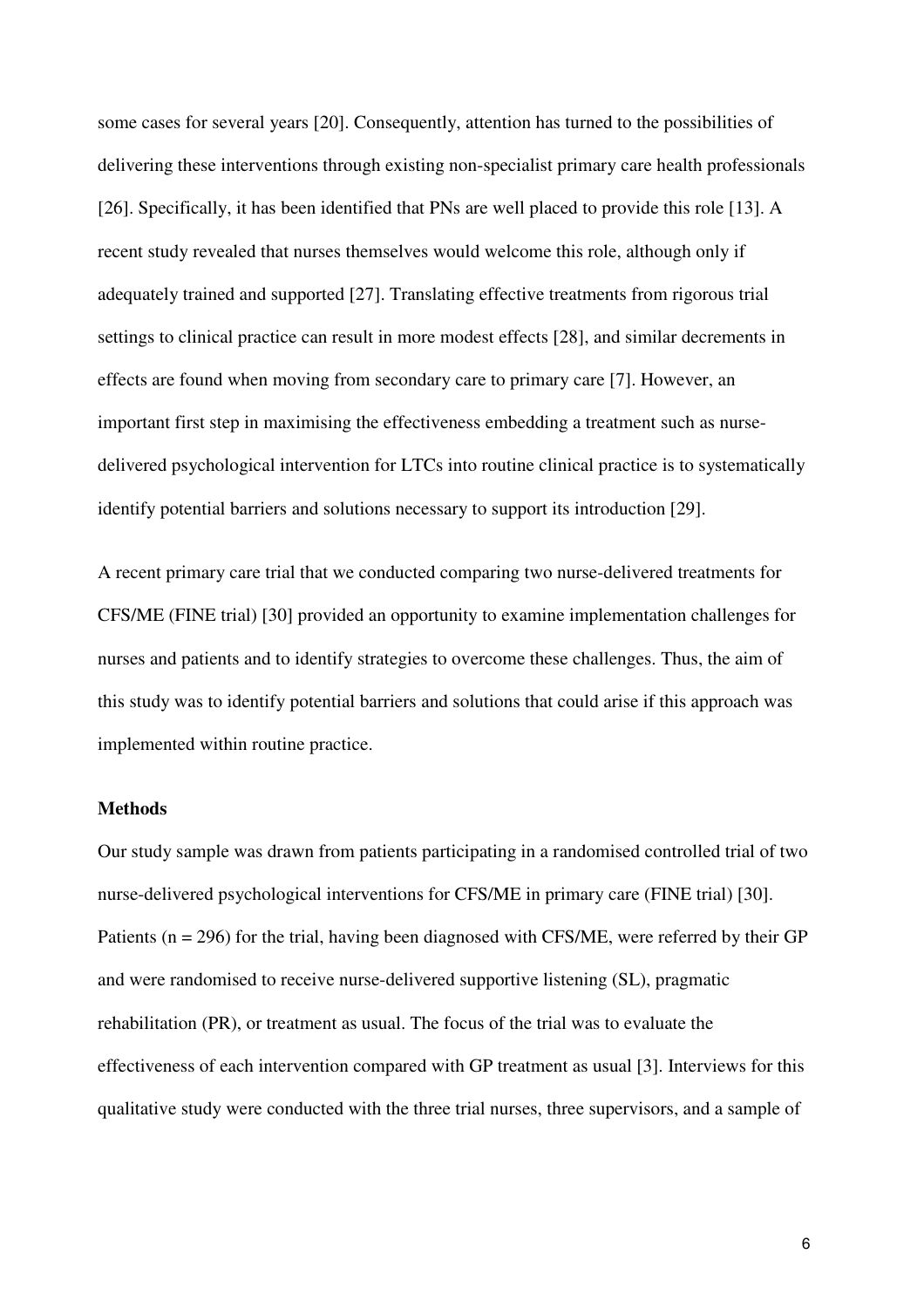patients. This qualitative study was reviewed and approved by the Eastern Multicentre Research Ethics Committee (MREC) (reference 03/5/62).

Three experienced primary care nurses without specialist training in psychological therapies, and with no prior experience with CFS/ME, were trained to deliver two different evidencebased psychological interventions: PR and SL. PR involves presenting patients with an explanation of their symptoms based on physiological deregulation [31] and encompasses principles of CBT and GET. SL provides emotional support and validation of patients' experiences and is based on a nondirective person-centred counselling approach (See Table 1 for content and structure of each therapy). Each intervention was delivered over 18 weeks with five face-to-face home visits interspersed with five telephone sessions. Sessions lasted between 30 and 90 minutes. A schedule was provided to nurses as a guide to the delivery of PR, although it was recognised that for some patients therapy would proceed more quickly or more slowly or topics might be covered in a different order. Because SL is a patient-led therapy, the patient set the agenda at each session and no schedule of content was provided. Each intervention was supported by a patient manual.

All nurses were experienced registered adult-speciality primary care nurses who had no specialist training in mental health, psychology, or CFS/ME. The nurses were female. Nurses were trained to deliver both interventions, in parallel, over a six-month period. Training in each therapy was provided by therapists highly experienced in the particular therapy. Each therapy was also supported by a training manual. For each therapy, nurses received 16 half-days of training, which involved introduction to the techniques and concepts of the therapeutic approach, skills training using role-play and discussions, 'shadowing' trainers in hospital CFS service, and practice with volunteer patients. Sessions with patients were audiotaped (with patients' consent), and the tapes, together with material generated by the patients and the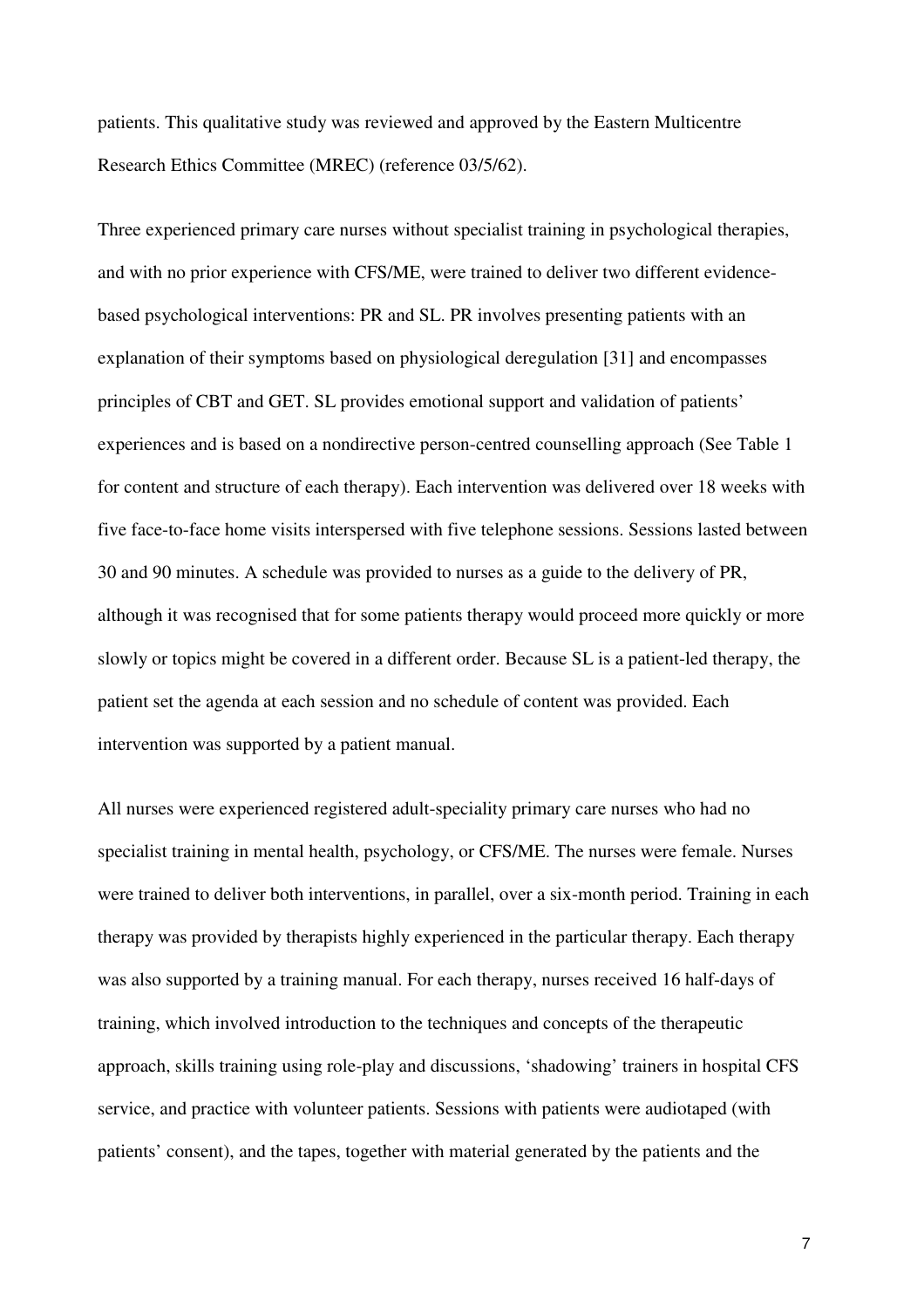nurses, were assessed to evaluate nurses' practice in accordance with predefined criteria relating to knowledge, skills, and attitude [32]. Each nurse was interviewed individually on two occasions: following training and again following 2.5 years of treatment delivery. Interviews on the first occasion centred on their background, experience of the training, and expectations of delivering therapy. The second interviews focused on experiences of treating people with CFS/ME, delivering the two therapies, and experiences with supervision.

Throughout the trial, the nurses received regular supervision from experienced clinicians with expertise in either PR ( $n = 2$ ) or SL ( $n = 1$ ) who had been involved in developing the interventions and protocols and training the nurses. Their professional backgrounds were psychiatry, clinical psychology, and counselling. All supervisors were male. Supervisors met with the therapists frequently (approximately every two weeks for each therapy type), individually or in groups, to discuss and provide advice on individual cases and to ensure therapy was adhering to the relevant protocol. For this study, interviews were conducted with each of the three supervisors towards the end of the trial.

Patients for the trial were recruited from 44 primary care trusts in the northwest of England. Primary care practices were contacted and GPs were invited to refer registered patients with CFS/ME to the trial. Patients were eligible if they were aged 18 years or over, fulfilled the Oxford inclusion criteria for CFS [33], scored 70% or less on the 36 item Short Form Health Survey (SF-36) physical functioning scale, and scored 4 or more on the 11-item Chalder fatigue scale [34]. Following consent, eligible patients were randomised to one of three arms: treatment as usual, SL, or PR. Further details of the trial recruitment procedures are provided elsewhere [30].

Sampling for patients for this qualitative study was purposive and sought to achieve maximum variation in relation to the following: age, gender, deprivation indices, length of time since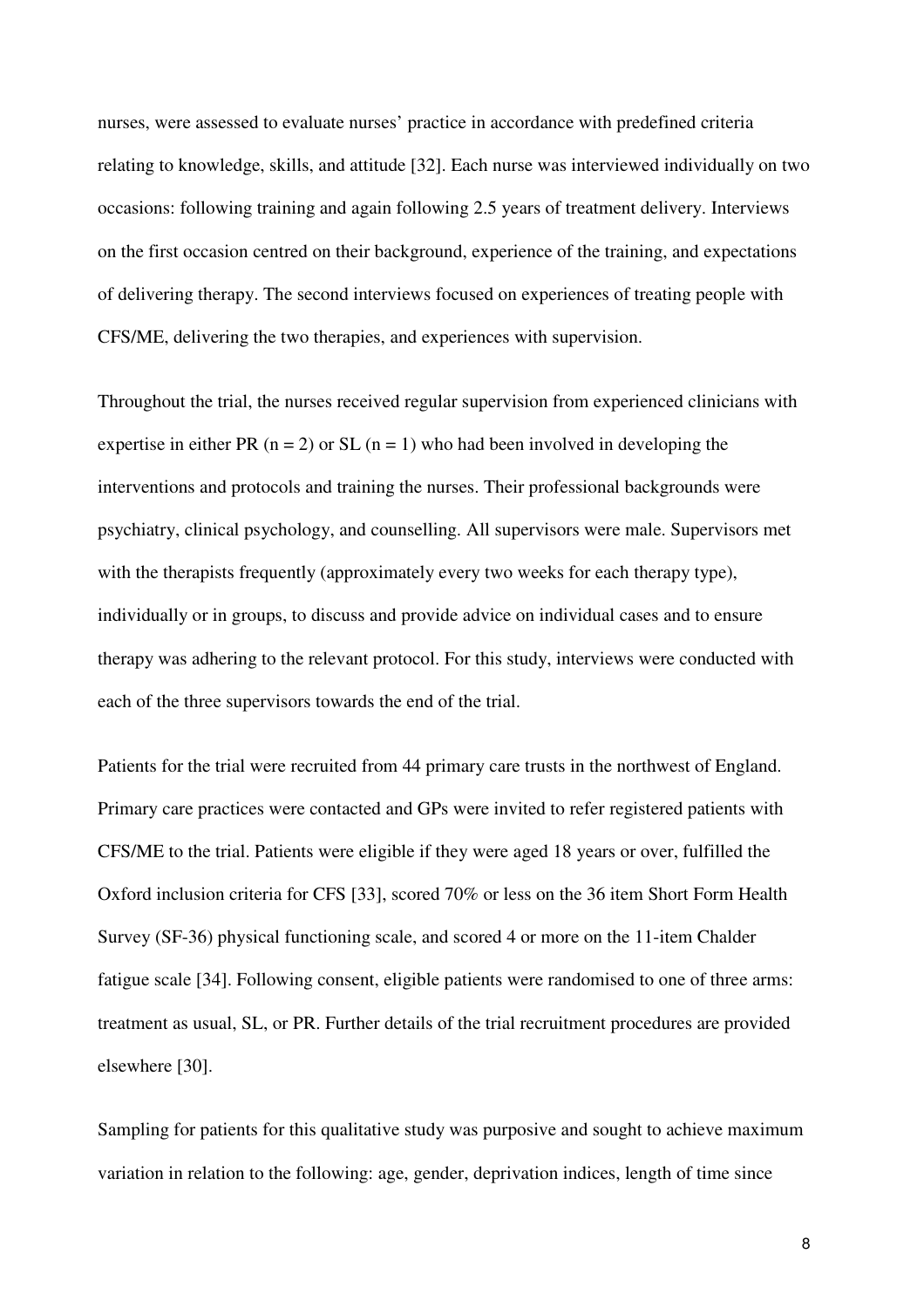diagnosis, treatment condition (PR, SL), physical functioning post treatment [35], and level of engagement with therapist [36]. In addition, seven patients who were referred to the trial but declined to participate and six patients who withdrew from the intervention prior to completion were interviewed. Of those who withdrew from the trial, two had not attended any sessions and two attended one session; the final two had attended three and five sessions, respectively. In total, 47 patients were invited to be interviewed; 46 (98%) agreed to take part. Patient interviews were conducted in participants' homes. The final patient sample comprised 33 women (72%); mean age was 46.11 years (range 20–73). Length of time since diagnosis ranged from 1 month to 23 years (mean  $= 7\frac{1}{2}$  years).

For each set of interviews, a topic guide provided a flexible framework for questioning and explored a number of areas including: understanding of CFS and its management and nursepatient relationship and encounters. Patient interviews also explored views of the intervention, whilst supervisor and nurse interviews also explored experiences of delivering the intervention, issues that arose during supervision, and the role and function of supervision. The interviewers combined open questions to elicit free responses, with focused questions for probing and prompting. All interviews were digitally audiotaped and transcribed verbatim.

Nurse interviews lasted between 138 and 180 minutes (mean duration = 159 minutes). Supervisor interviews lasted between 53 and 90 minutes (mean duration = 63 minutes), and participant interviews lasted between 30 and 90 minutes (mean duration = 47 minutes). Interviews with non-participating and withdrawn patients lasted between 20 and 61 minutes (mean duration  $= 42$  minutes).

Analysis proceeded in parallel with the interviews and was inductive (*i.e.*, data driven and theory informing, rather than deductive and theory driven), taking an interpretative stance, whereby we sought to explore participants' understanding of their experience through their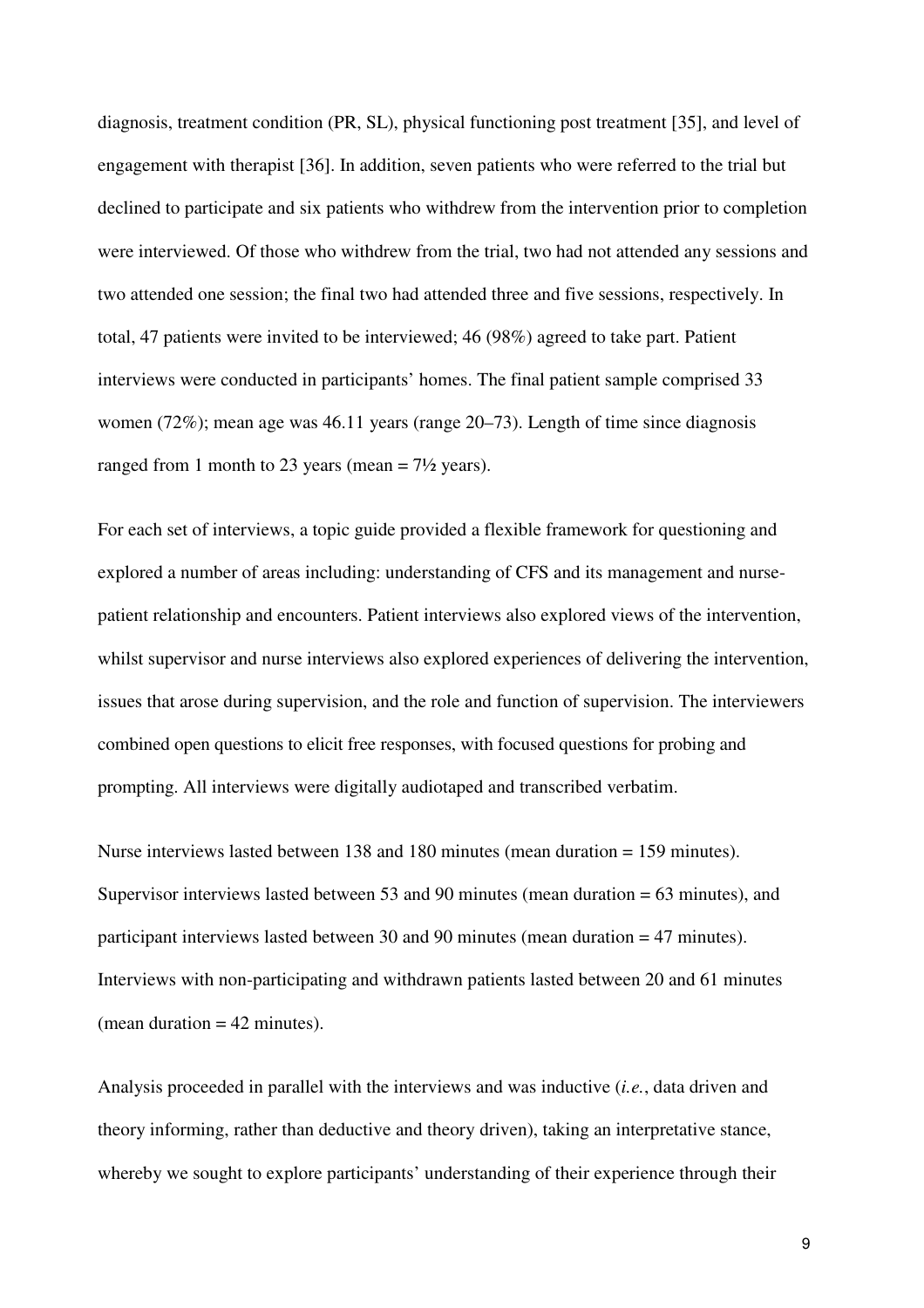reports of events [37]. Transcripts were read and discussed by researchers from different professional backgrounds (primary care  $[n = 2]$ ; psychology  $[n = 3]$ ; and psychiatry, sociology, and nursing  $[n = 1$  each]), increasing the trustworthiness of the analysis [38]. Coding was iterative and was informed by the accumulating data and continuing thematic analysis. Thematic categories were identified in initial interviews that were then tested or explored in subsequent interviews where disconfirmatory evidence was sought [39]. This was not possible with the other sample categories due to the small number of nurse-therapists and supervisors (n  $= 3$  each). Interviewing the nurses on a second occasion enabled exploration of emerging themes for patients and from initial nurse interviews. Themes were only included in the final analysis if they were common to both therapies, and hence, had the potential to generalise beyond the specific treatment approach. Interpretation and coding of data were undertaken by four of the authors individually, and the themes were agreed on through discussion. Further development of the analysis involved all authors through consensus meetings, whereby interim analysis was presented (along with supporting data) for interrogation by the wider team. Ideas emerging from these discussions could then be subsequently tested within further interviews and analysis.

In reporting the final analysis, the data are presented to illustrate the range and commonality of meaning of each category of analysis from the perspectives of patients, nurse therapists, and supervisors.

#### **Results**

Four sets of challenges emerged that led to, or had potential to lead to, tension between patients and therapists and were common to both interventions. These are considered in turn: (i) being a novice therapist, (ii) engaging patients in the therapeutic model, (iii) dealing with emotions, and, (iv) the complexity of primary care. The analysis and interpretation of the data are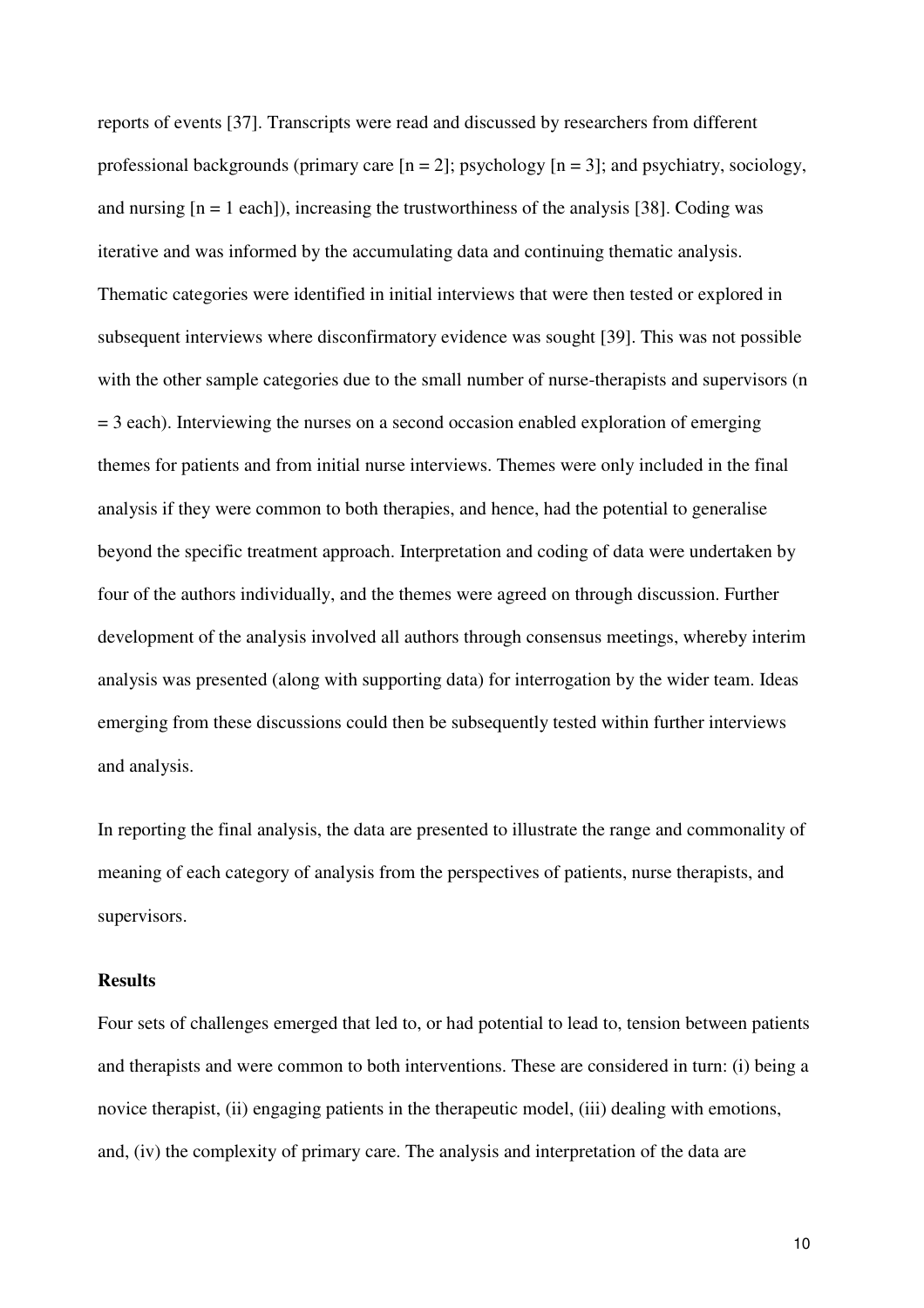extended to demonstrate the strategies nurses and patients employed to manage these tensions (see Figure 1 for summary of analysis).

#### **(i) Being a novice therapist**

Whilst the nurse therapists were highly experienced as nurses (having each been registered for over 20 years as a nurse and worked at least 15 years in primary care), the role of therapist was novel. Training for the two therapy interventions was substantial (approximately six months full-time) and was found to be demanding, yet this was contrasted with their extensive experience in their nursing role.

*'Although they had the training of course but it didn't compare to the lifetime's experience they have had of working in nursing.'* (Supervisor)

Working as a therapist and delivering therapy was described as very different to their experiences of delivering nursing care. Nurses were aware they had to behave differently, and this took additional effort on their part.

*'*[As] *a nurse…I would have just turned up, said "right get on the bike. I will talk you through it" and that is something that I have had to restrain myself with…I really had to teach myself to step back.'* (Nurse)

Supervisors saw that, particularly during the first year of delivering therapy, they were required to help nurses develop into their new identity, relating to patients in a different way.

*'They felt they were nurses and they felt, not frauds exactly working as counsellors, but you know not at home in that field really. I think part of my role was a kind of normative role helping them to feel their way into the persona really of being a counsellor…rather than just dealing with the nitty gritty of the patients.'* (Supervisor)

Despite their newly found knowledge and skills in these two specific therapies, not having a background as psychological or behavioural therapists meant that the nurses had a relatively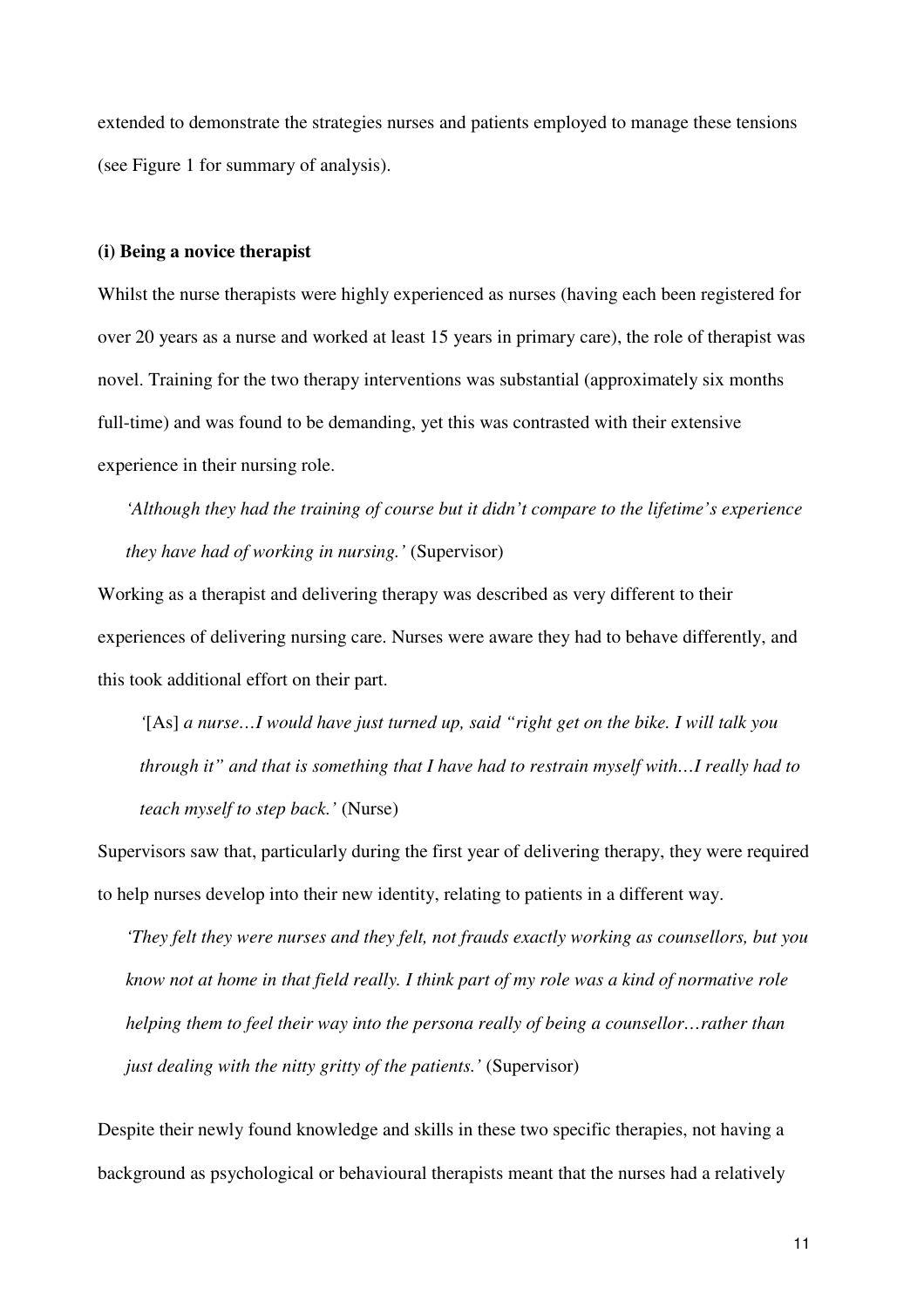limited range of therapeutic skills to draw upon, particularly for more challenging or complex cases.

*'They don't know the kind of therapeutic tricks which you have, which you pick up from being a therapist.'* (Supervisor)

Inevitably, there were aspects of their new role they felt more comfortable and familiar with.

*'We selected them for being general nurses, not mental-health trained…they are less comfortable with this* [patients' anxieties] *than with the physical reconditioning or even mental reconditioning.'* (Supervisor)

The role of novice therapist was frequently contrasted with the role of the expert patient. Many patient participants had had CFS/ME for many years and were highly informed about the illness and management options.

*'With having ME for nearly 10 years I have read a lot about it and you know I had talked to the doctor about it.'* (Patient, Supportive Listening group)

Patients were also very familiar with their symptoms and had identified patterns of triggers and ways of managing their condition. This expertise enabled them to feel able to disagree with and challenge the nurse therapist.

*' "I don't want to fall out with you," she said… There was nought wrong with her*  [therapist], *we just didn't agree on what she said.'* (Patient, Supportive Listening group, withdrew from therapy)

**'***She* [nurse-therapist] *was on about sleep. I have to get up early in the morning and I said, "Well when you have only had a couple of hours sleep, you can't can you," we were arguing about that ... I will go to bed, it will take me about three hours to get to sleep, and I will have an hour, and I will waken up, and it will take me another three hours, to get off again. "Well you should get up like at 9 o'clock every morning, and then you will*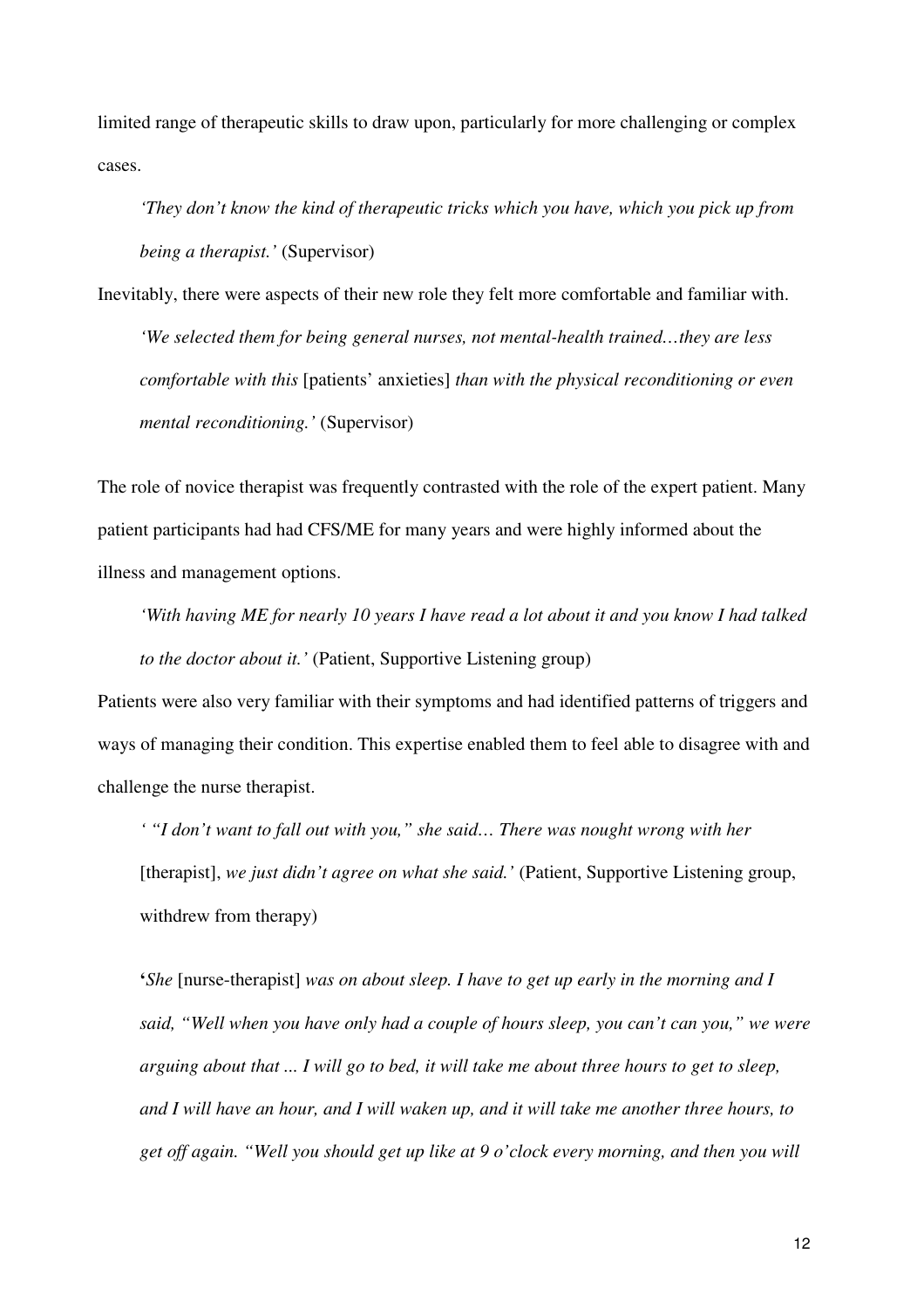*be more tired, you know, and you would sleep better when you went to bed". I said, "No it doesn't work like that", I said "I have tried that before". So we were falling out about that.'* (Patient, Pragmatic Rehabilitation group, withdrew from therapy)

Having to work with patients who often were already highly informed about their LTC was challenging when having to work in a new way, and nurses felt they were under a high degree of scrutiny by patients.

 *'They are testing you all the time.'* (Nurse)

This led nurses to feel their expertise as therapists was not automatically established and, furthermore, was sometimes brought into question.

 *'She happened to be on the SL arm, you know, of the trial and very sort of insulting to me really …* [she said to me] *"Are you actually trained?"* [I thought] *"No I have just come off Tesco's cash till!" And really, really she would try and goad me … "Are you sure you have been trained?" and "What exactly have you read up on?" and, you know, things like this.'* (Nurse)

Consequently, nurses had to learn the limitations and boundaries of their new role, and supervision was vital to support them in this.

*'I think one of the skills that they have developed and that we have talked about is the skill of knowing when not to open something up with a patient, because you know you haven't got the resources, the scope to deal with it.'* (Supervisor)

### **(ii) Engaging patients in the therapeutic model**

A critical component of successfully engaging a patient in a treatment is to ensure they understand and accept the rationale for the treatment [40] Understanding and acceptance were not synonymous in our sample, as the following two quotations demonstrate: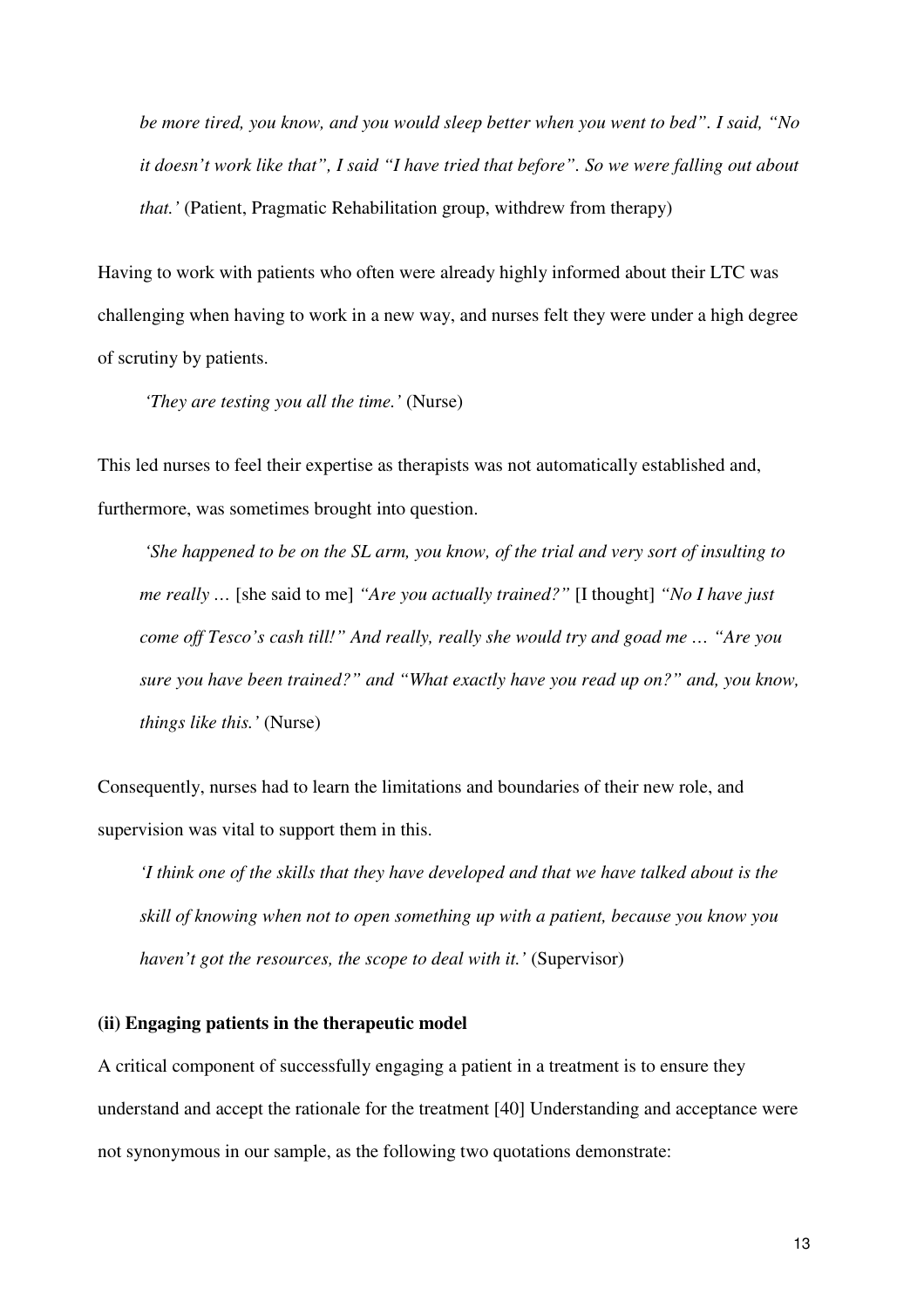*'She explained all about…the physiology of it…first time that I understood why my energy was so low; made a lot of sense.'* (Patient)

*'It* [the PR intervention] *insisted that physiologically there was nothing wrong. There was nothing wrong with my glands, there was nothing wrong, that it was just deconditioned muscles. And I didn't believe that ...I can't get well with treatment you don't believe in.'* (Patient, declined to participate in the trial)

As with all long-term physical conditions, some individuals do not necessarily recognise the rationale for psychological intervention. This is particularly true for CFS/ME, where there are a wide range of illness beliefs about the etiology and nature of CFS/ME [41]. Consequently, it was expected by the nurses that the therapy would pose a challenge for some patients and had potential to create some conflict and this indeed was reported by the nurses.

*'You might have a little bit of a tussle for the first couple of weeks while they are getting their head around the concept.'* (Nurse)

However, an unresolved mismatch between patient's illness and treatment beliefs was a key source of tension. Evidence for this was found for both PR and SL treatments.

*'If all that was standing between me and recovery was the reconditioning I could work it out and do it, but what I have got is not just a reconditioning problem. I have got something where there is damage and a complete lack of strength actually getting into the muscles and you can't work with what you haven't got in terms of energy*.' (Patient, Pragmatic Rehabilitation group)

*'I mostly believe it was more physical than anything else, and I didn't see how talking could truthfully, you know, if it was physical, do anything.'* (Patient Supportive Listening group)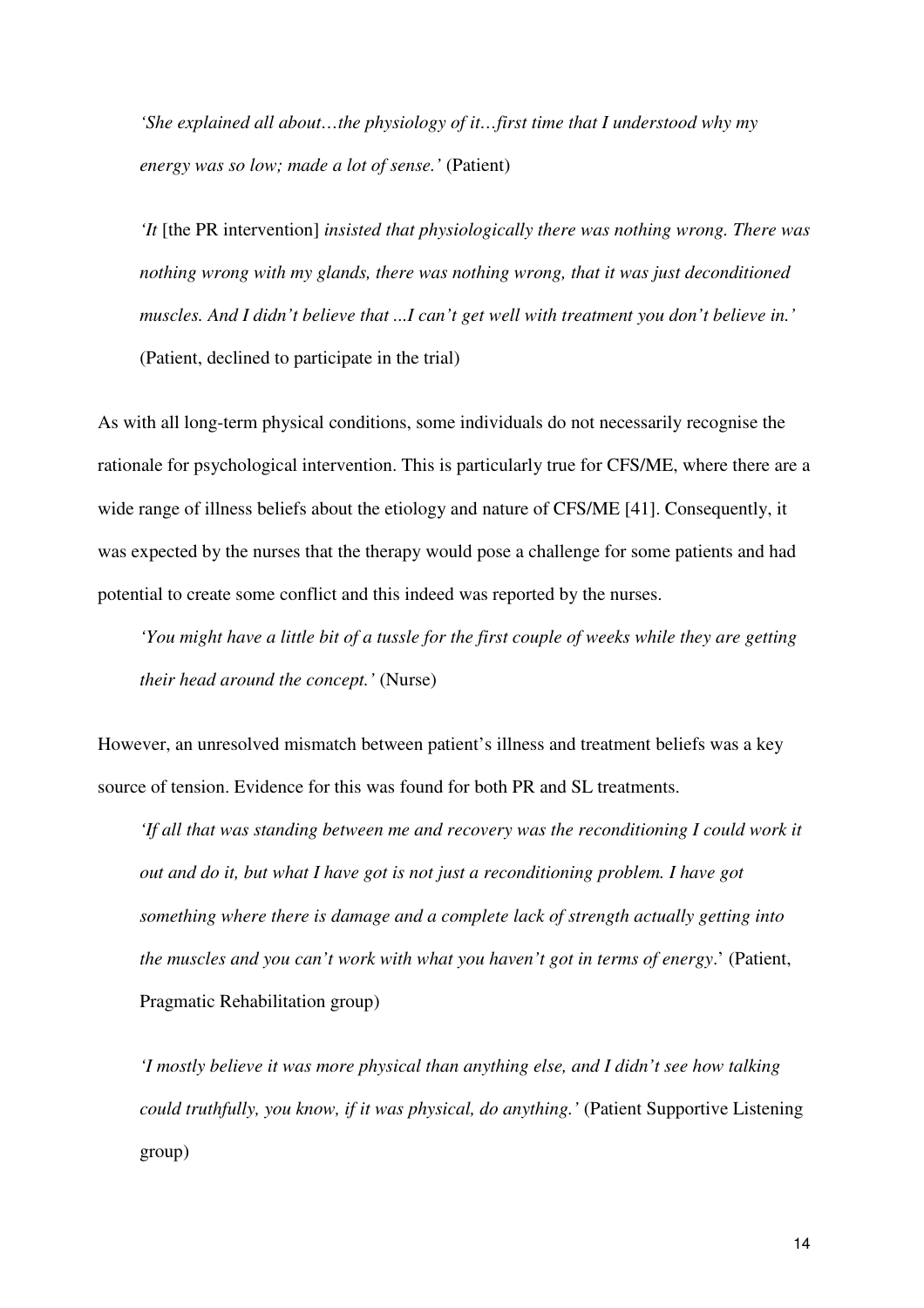At times, this lack of agreement over the nature of the condition and lack of acceptance as to the rationale behind the treatment led to conflict.

*'I kept arguing with her all the time because I didn't agree with what she said.'* (Patient Pragmatic Rehabilitation group, withdrew from therapy)

Conversely, when patients who had expressed initial resistance were effectively engaged with the programme and therapy could progress, this was enormously rewarding for the nurses.

*'And it was like watering a flower it was really lovely for me personally … it was lovely watching her just blossom, you know what I mean, because she finally took on board the physical stuff and the sleep.'* (Nurse)

#### **(iii) Dealing with emotion**

A further set of challenges arose from the emotional aspects of the therapy. Firstly, nurses had a range of their own concerns and emotions that they had to manage, which included learning to manage potential (and occasionally actual) failure.

*'Therapist said to me, "Is this working for you?" and I said, "No it's not". She took that very personally. I wasn't aggressive at all.'* (Patient, Supportive Listening group)

*'One common theme I think which has come up is the difficulty of accepting that you can't get it right all the time.'* (Supervisor)

Secondly, whilst their focus was on treating CFS/ME with a view to improving the symptoms of the condition, nurses were aware that there were wider consequences of their intervention, which could be a cause for worry.

*'I just hope she doesn't get a divorce…I am frightened in case I open up a can of worms…I don't want to leave an aftermath.'* (Nurse)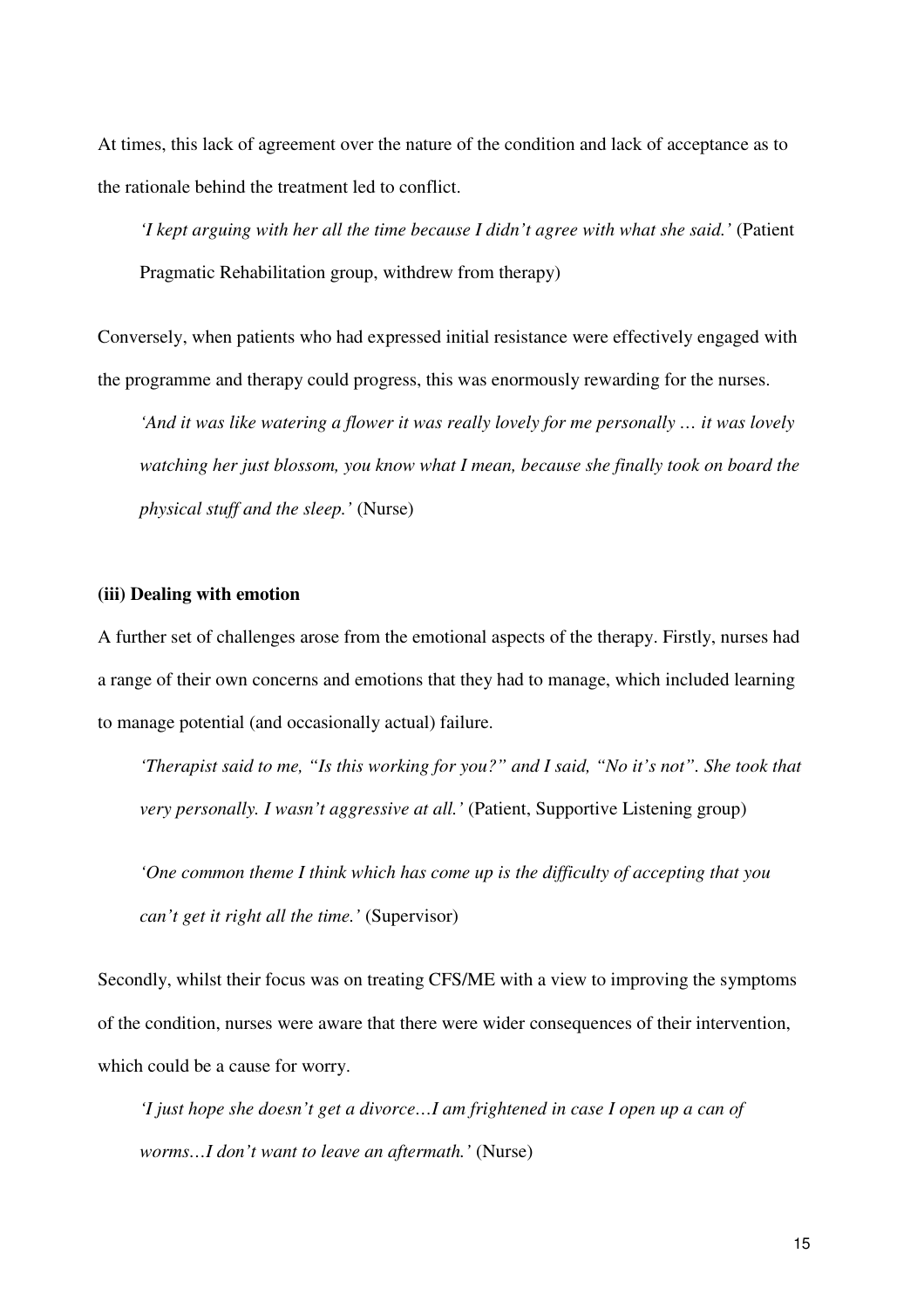This was of particular concern since the therapy, as is common within a primary care service, was for a relatively short prescribed period of time.

*'We had patients where somebody will disclose to the nurse therapist in the first session that they were sexually abused as a child…in conventional therapy that is unusual, you would normally expect somebody not to reveal something like that until they have really established a good, trusting relationship. But sometimes people are so desperate, you know, they have been holding this secret for 20, 30 years and here is somebody offering the chance of a trusting relationship; I will risk it. So then the material is out, you can't put it back...They* [nurses] *have talked about issues like that and how to, how to deal with something as deep as that, when you have only got very few sessions.'* (Supervisor)

 *'This amount of counselling is dangerous. Because what it does do is it opens up and it's not long enough to deal with the scratch, so what you are doing is you are scratching the top off. I mean, not because I am going to fall apart at the seams, if it was for someone else, then by the time you got to this point in the time and it's finishing you have only just scratched the surface but you started the process.'* (Patient, Supportive Listening group)

A particularly difficult challenge of interacting with patients for the nurses and their supervisors was managing patients' resistance to the treatment. This arose from patients not accepting the rationale for the treatment and occurred for both types of psychological treatments, though for different reasons.

*'I used to go there and she would totally block me, she would sit with her arms folded, total silence in the house...she pulled out of the trial…it was tortuous for both of us.'*  (Nurse)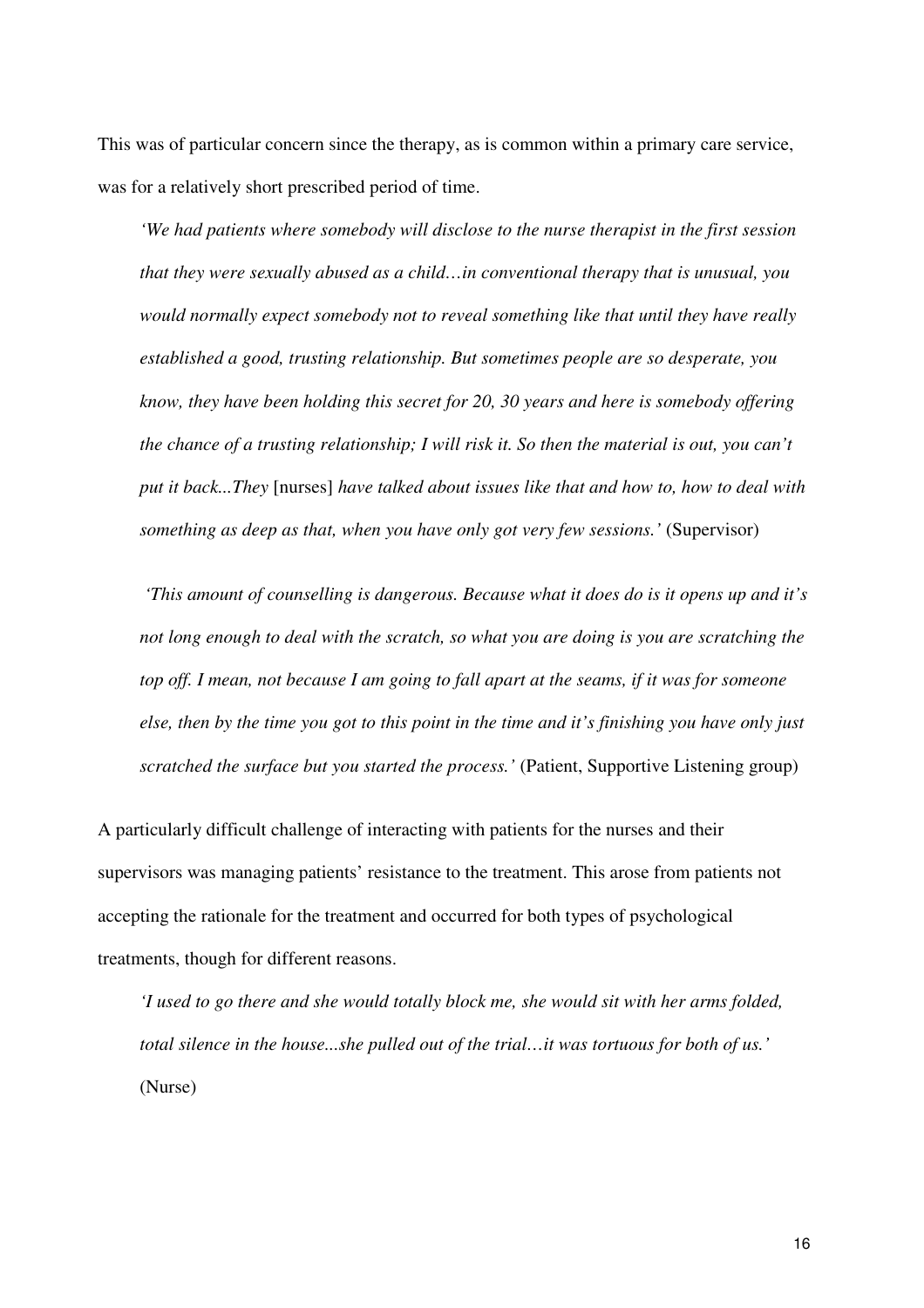*'There have been one or two times where I have been worried because they have got angry at the patients…that anger has been communicated to the patients. Their frustration has reached the point where they sort of boiled over… there is sort of feeling that the patient should be grateful and follow your advice, and in actual fact, what happens is the patient is quite resistant and there is this thing like you know, "The bastards don't want to get better"…I think it's a difficult thing for all therapists and I think basically over the time you just basically learn to cope with it, and but they have not had time.'* (Supervisor)

Managing patients' emotions was an extremely demanding aspect of their new role. *'That anger…it's very wearing and demoralizing.'* (Nurse)

## **(iv) Complexity of primary care**

A further set of challenges arose from working within the context of primary care. Within the sample there was considerable comorbidity, including both physical and mental health problems as ascertained with the help of their supervisors. Medical health problems appeared common and required nurses to tailor therapy (*e.g.*, exercise advice) or advise patients to seek additional medical treatment; this was described by nurses as fitting comfortably within their expertise, and they were able to draw upon their experience. Having a background in primary care medicine meant they were comfortable knowing when and where to obtain help for medical-related problems and making judgements about risk. More challenging were patients' mental health problems, which felt less familiar and on occasion daunting to the nurses. Patients often also had social circumstances that impacted therapy (*e.g.*, housing or relationship difficulties). This is not to say that a primary care sample necessarily has a greater level of social problems, rather, that by working with patients within this setting, these problems were more visible to the nurse.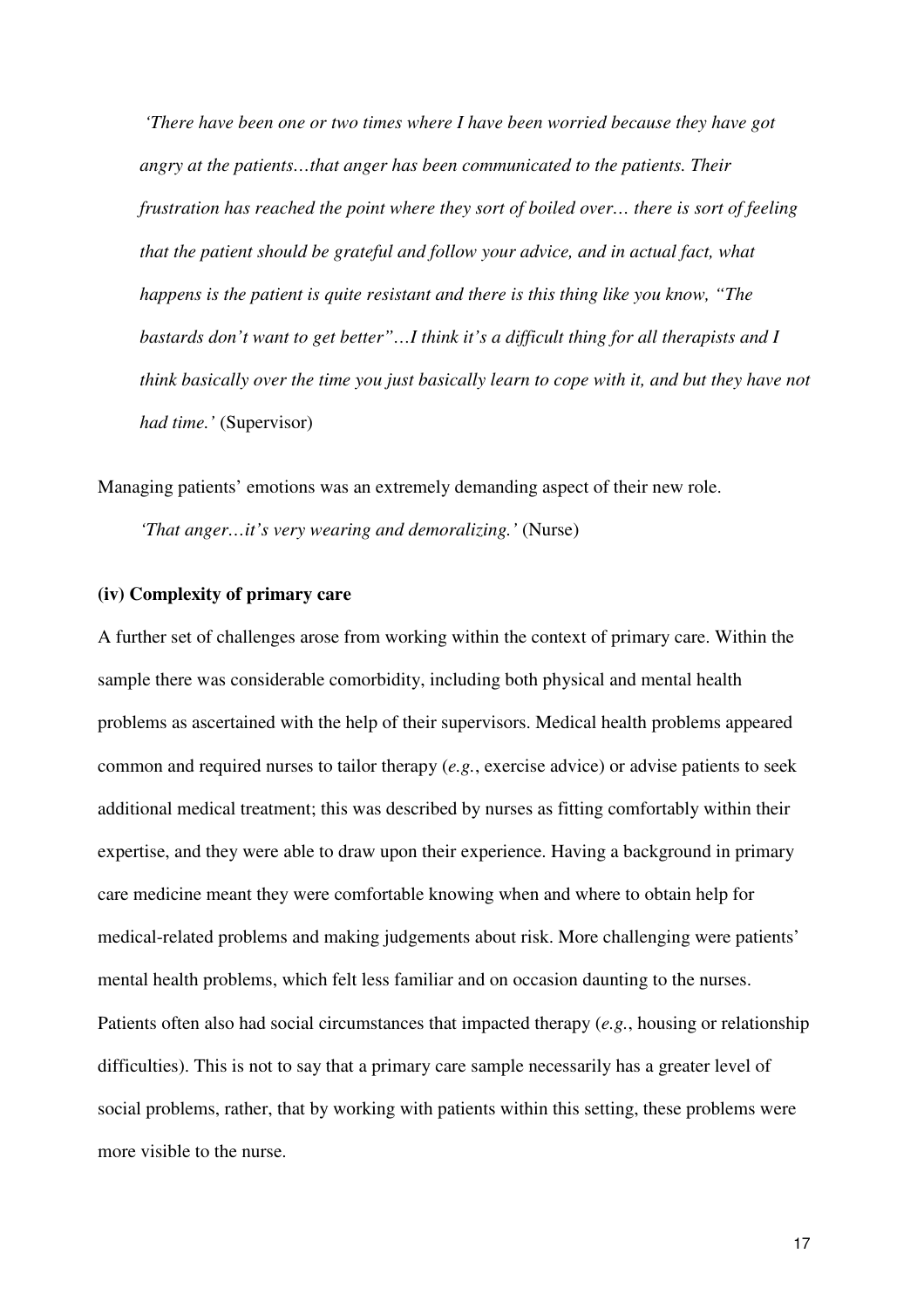*'There are a lot of differences seeing things from the primary care angle…you have to deal with more uncertainty…you also really do hear accounts which are somewhat sanitised when you see them in outpatients...you get a much more direct assessment of their life and this affects the whole flavour of what one does, you put more weight to the social circumstances if you are more directly aware of them. Seeing them in outpatients you become much more detached and then offer them a rigid programme.'* (Supervisor)

Nurses were even more aware of how patients were functioning and the circumstances they were dealing with since therapy was delivered in patients' own homes. This was thought to be helpful in building the therapeutic relationship.

*'Going into their homes, you are in their territory, and they are more comfortable coping with the intervention because it is adaptable to the person's needs, and I think that has probably helped reduce conflict for the whole study.'* (Supervisor)

However, it also meant the nurse therapists needed to create additional boundaries over how they worked and had to manage distractions, which could include chaotic or deprived environments, lack of privacy, interference from family members, and issues of personal security.

*'Whole load of practical issues about homes, which are sometimes disruptive, there are partners creeping around, sometimes, they keep interfering with what is going on. The nurses find that uncomfortable sometimes, going into homes… sometimes they are very squalid…which is not conducive to being a good therapist.'* (Supervisor)

*'When they* [family members] *are hovering around in the background, I would rather have them in the room with me, hearing what is going on, than walking up and down and listening outside. Particularly when something has been said about them which is really uncomfortable…where they are blaming, you know, the other person for half of the*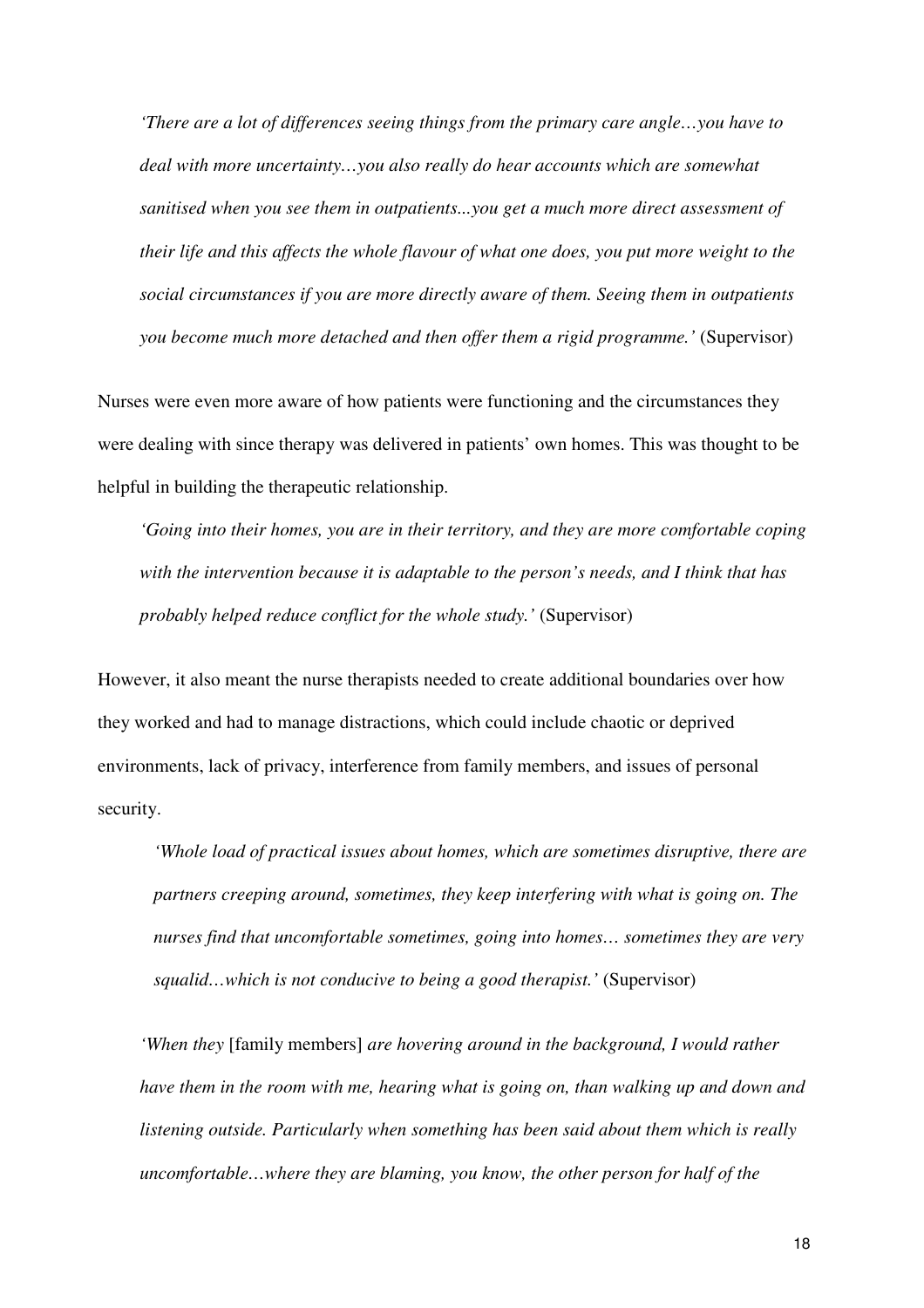*condition or, you know, blaming the trigger factors on other family members and things like that.'* (Nurse)

### **Strategies for managing tensions**

A number of strategies were developed and identified by all parties to avoid or manage these potential tensions (see Figure 1). Patients could (and occasionally did) drop out of treatment: 19 out of 183 (9.6%) participants withdrew after starting treatment [42]. Unless there were clinical reasons why it was appropriate, nurses were unable to discontinue treating a patient simply due to tensions. However, they did describe cases where they had to just 'get through'.

*'Thinking about individuals where this type of therapy isn't helping, this is cases that we have had through the trial…sometimes it's somebody that you just can't, you get annoyed with, and you just think, right, let's just ride it out, we are not going to change things.'*  (Nurse)

Nurses recognised that it was important to invest in building a therapeutic alliance to engage patients, in particular, explaining the rationale for the treatment and listening to and validating patients' illness experience. This was highly valued by patients.

*'What I found useful was not necessarily her specific knowledge in terms of chronic fatigue syndrome, but her ability to spend time listening to me and helping me with my issues. I think first and foremost who she was, her empathic nature, was her greatest skill, anything else for me came secondarily,'* (Patient, Supportive Listening group)

Another important strategy for engaging patients was to build in flexibility by, for example, reordering the programme for individuals.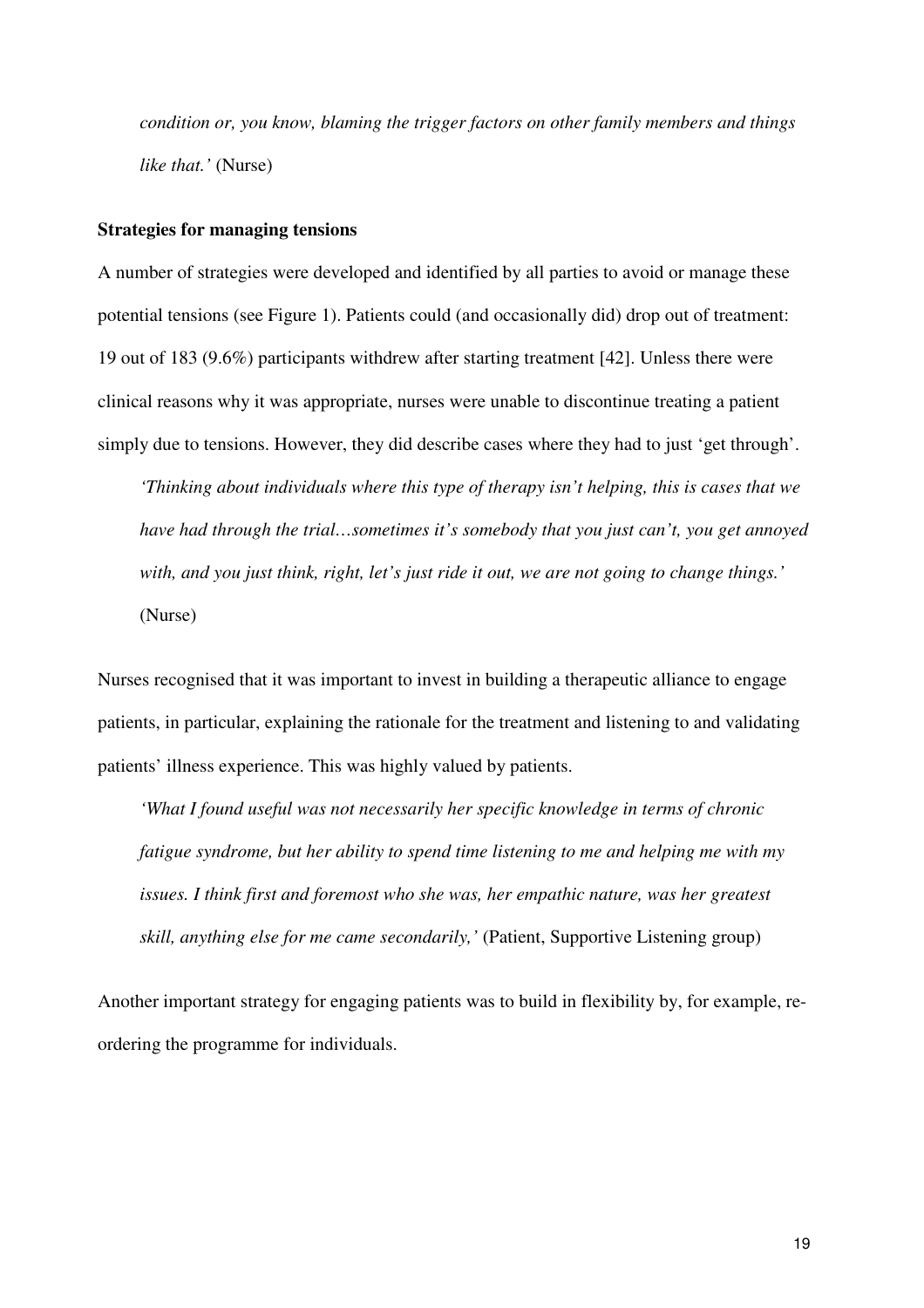*'Very early on we realised that…do things that they are going to get quick gain from and get them on board, rather than giving them a challenge that they are so frightened of that they won't do any of the programme.'* (Nurse)

Nurses also reflected that flexibility was limited within the trial setting (where treatment protocols were more tightly constrained) and that within a clinical setting there would be options to defer treatment until a more suitable time for the patient or to do some preparatory work to help the engage the patient, such as providing more sessions for more complex cases or choosing one treatment over another. Patients also found ways to build flexibility into their treatment.

*'I have changed it and I have devised my own, I am doing it in my own way.'* (Patient Pragmatic Rehabilitation group)

Supervision was viewed by nurses and supervisors as fundamental in managing tensions arising from delivering the therapy. Within supervision, nurses were helped to formulate tensions that had arisen in order to understand what might be the causes and create potential solutions for overcoming these.

*'I get them to think about why they have this feeling about a patient and how not to let it interfere with the start of the treatment and move it on... get them to look at how they feel, use how they feel to work through the problem, see where the sticking point is for them and see if that helps, as you say, unpick it; is it a problem with the person-toperson interaction or is it resistance?'* (Supervisor)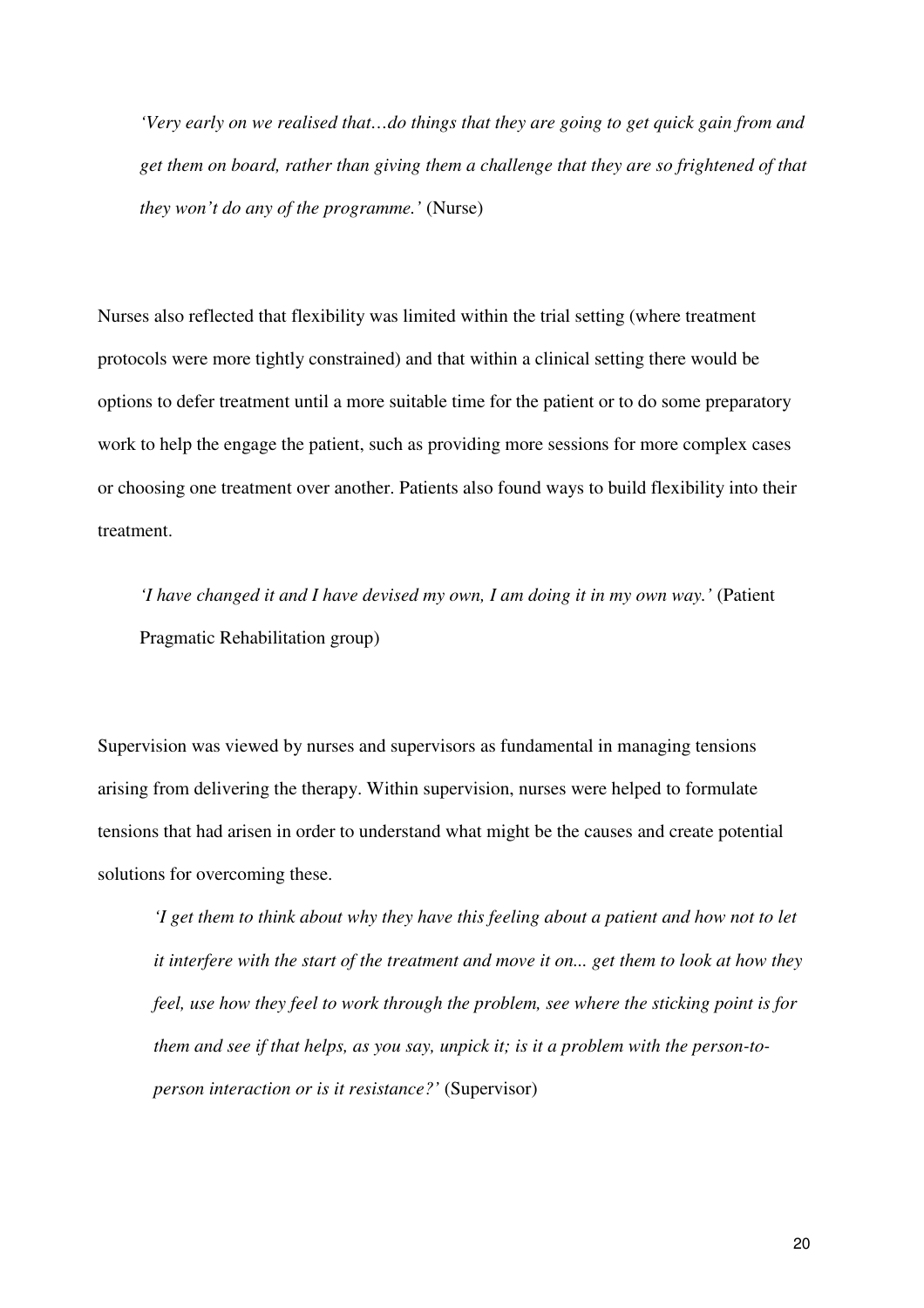In some circumstances, this tension could be put to use and provided opportunities for therapists to understand further a patient's experience and engage them.

*'You get quite an interesting phenomenon because you get the patient being angry with the therapist, because the therapist isn't giving them the therapy they hoped they would get. That actually can be quite a useful vehicle for exploring what is going on in the patient's mind, what goes on in relationships in their family, what part anger plays in their life really, erm, so it's not necessarily a bad thing, but it does happen quite a lot.'*  (Supervisor)

The type of supervision experienced was highly valued and was viewed as qualitatively different from the supervision experiences they received whilst working in non-mental health settings.

*'I am well aware of different models of supervision, and aware that, say, a CPN*  [community psychiatric nurse] *will have management supervision as well as clinical supervision and they* [general adult nurses] *are more used to having management supervision, which is quite prescriptive and quite directive and persecutory quite often…I certainly think they have found this very, I believe they have found it very supportive…I think they found it pleasantly different.'* (Supervisor)

The nurses also made use of having peers with the same skills and experiences. From this they derived emotional support and generated new ideas to manage challenging cases.

*'If we were having a really difficult time with a certain patient, then we would sort of pool ideas, and ask advice how they would cope with it, the other nurse therapists or what do they think is going on.'* (Nurse)

Of all the strategies identified, effective supervision was seen by the nurses as overwhelmingly the most useful way of resolving the challenges identified.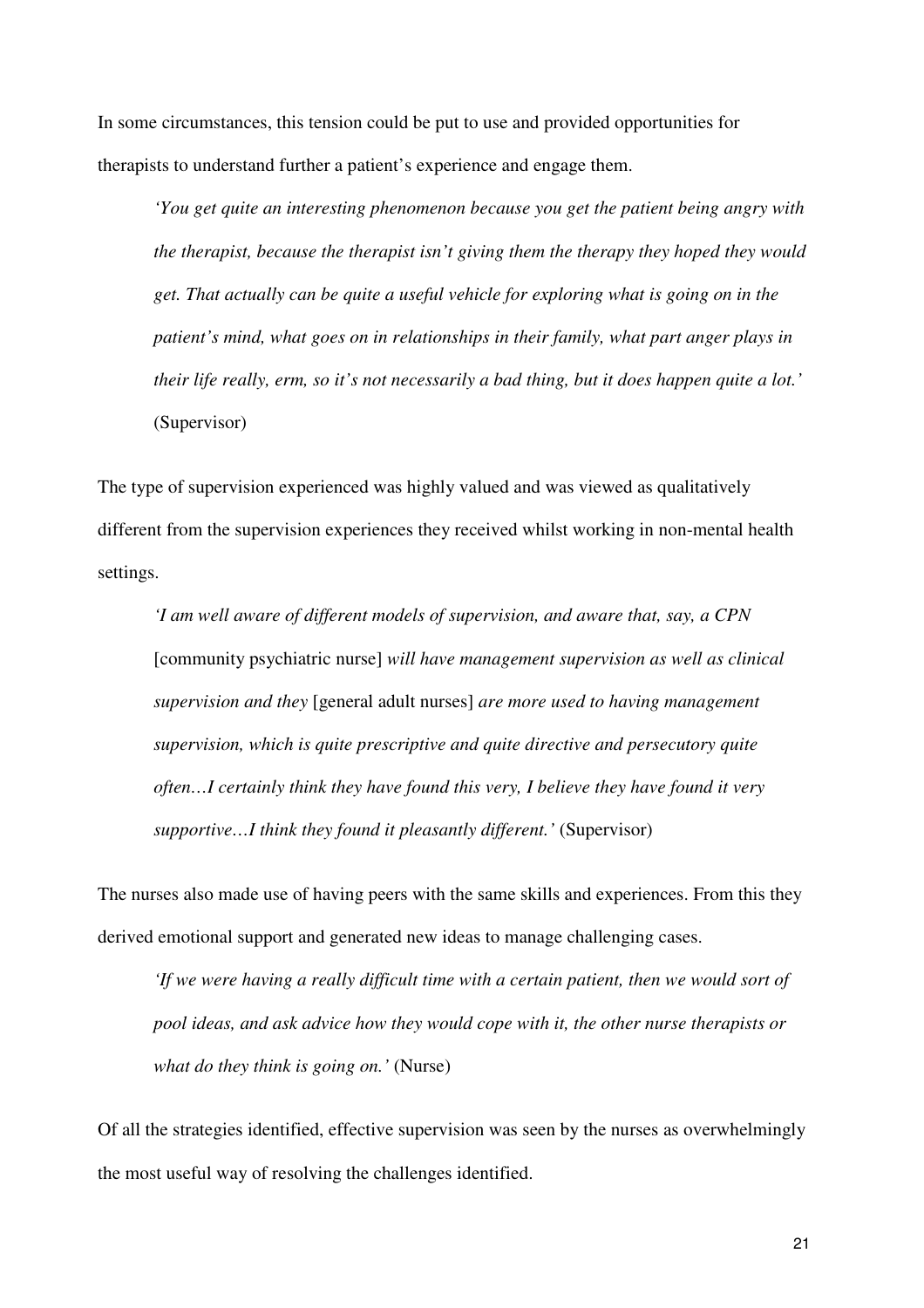*'All of them were brilliant, they really were, I couldn't have done without it really. I would have left probably…I probably would have got another job actually without the supervision, because it was too hard, too hard at times.'* (Nurse)

### **Discussion**

This study identified implementation issues for nurse-led psychological interventions for LTCs. , This paper examined data from interviews conducted with therapists, supervisors, and patients, during a randomised controlled intervention study comparing two evidence-based psychological treatments for CFS/ME delivered by non-specialist nurses. Both interventions comprised therapeutic approaches known to be effective for other LTCs, currently available in primary care, and that have potential to have an increasing role in primary care nursing. To our knowledge this is the first study to systematically examine implementation concerns raised in relation to non-specialist nurse delivery of treatment for a complex and challenging LTC— CFS/ME. We achieved this by selecting experienced nurses, new to delivering these therapies, working in a well-supported clinical trial context. Several challenges emerged common to both therapies that had the potential for tension and even conflict if implemented into routine practice. These challenges arose from the practitioners' changing role, the demanding nature of delivering therapy and working with clients, and the organisational context within which it was being delivered.

Working as a therapist is a qualitatively different role to being a nurse, requiring adjustments to a new identity, behaviours, and ways of interacting with patients. At times, this created concern for the nurses that their expertise was questioned by patients who, in contrast, had an unquestionable authority due to their long-term experience of their symptoms [43] and knowledge of the condition. According to independent ratings in a related study, the quality of the therapy delivery was satisfactory to good [42]. However, our data suggest that experienced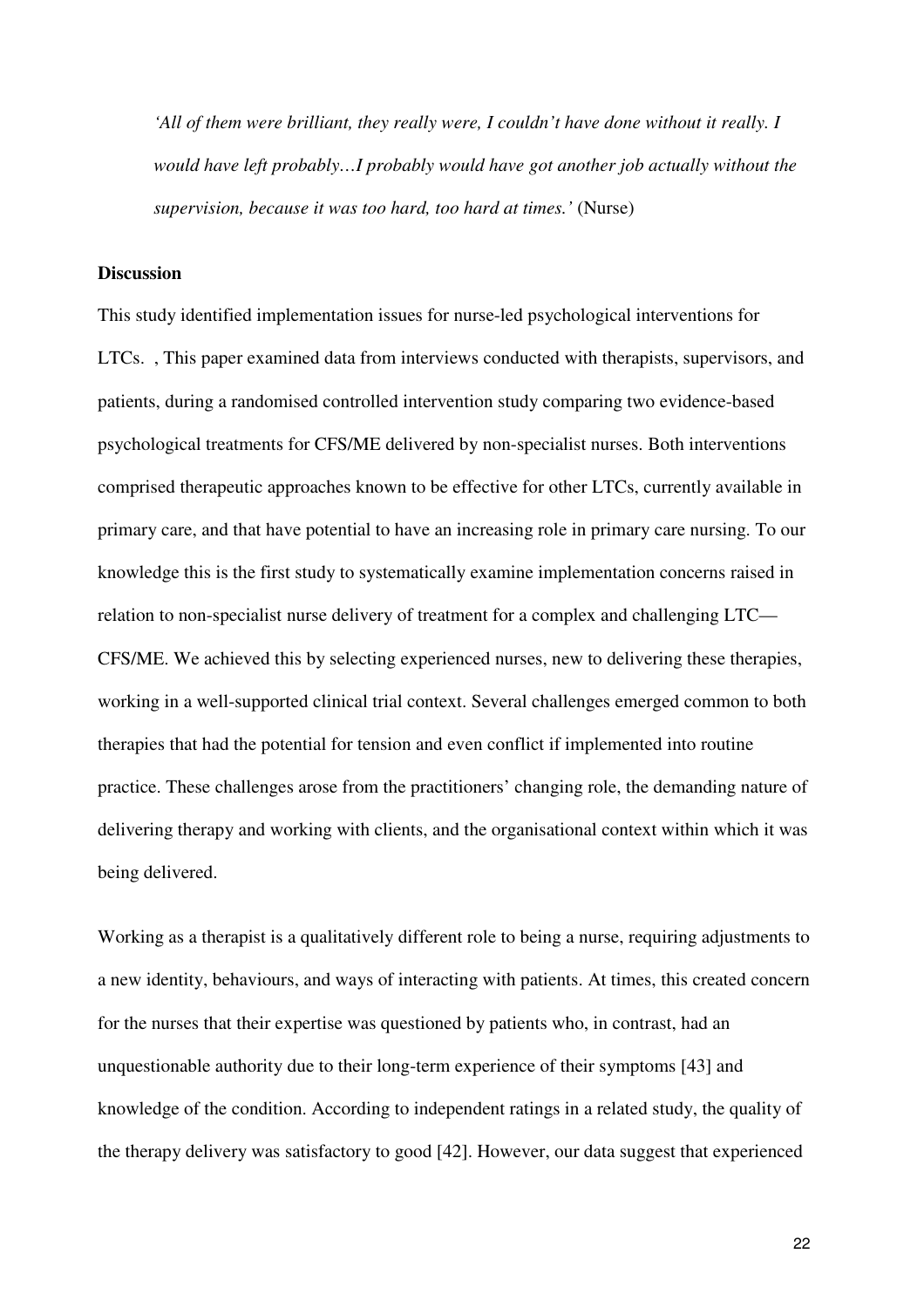general nurses lack the breadth of training in psychological treatments that would help with more challenging cases. If the therapy had been conducted by a competent psychotherapist without a professional background in general medicine or primary care, different challenges would likely have arisen. Having a nursing background conferred clear advantages. It is likely that no single group of workers are ideal for the role of providing psychological treatment for patients with LTCs. For effective implementation it will be important to promote realistic expectations regarding the level and range of skills in delivering complex psychological and behavioural interventions that can be learnt in relatively short periods.

Managing patients' illness beliefs and resistance to psychotherapy was a consistent theme across nurse, supervisor, and patient interviews. A similar finding has emerged from nonspecialist nurse delivery of CBT for high-utilising patients with medically unexplained symptoms [13]. In both studies, nurses found patient beliefs and resistance to be the most emotionally challenging aspect of delivering psychological therapies. This is not surprising since dealing with resistance is a theme that is common in supervisions [44]. For some patients, these challenges were mild enough so that they could be negotiated or even used to some advantage. Nurse satisfaction with their role as therapists was derived when such instances were successfully negotiated. Through expert and peer supervision, nurses learnt that investing time in building a trusting therapeutic relationship was critical. Ensuring illness beliefs are aligned with the therapeutic approach was essential to engaging patients in treatment, a finding that is not peculiar to medically unexplained conditions, but is common across a wide range of physical and mental health problems [40, 45]. However, our previous work with treating CFS/ME demonstrated that when therapists and referrers are able to successfully align treatment and illness beliefs, patients are able to successfully engage in and complete therapy [46].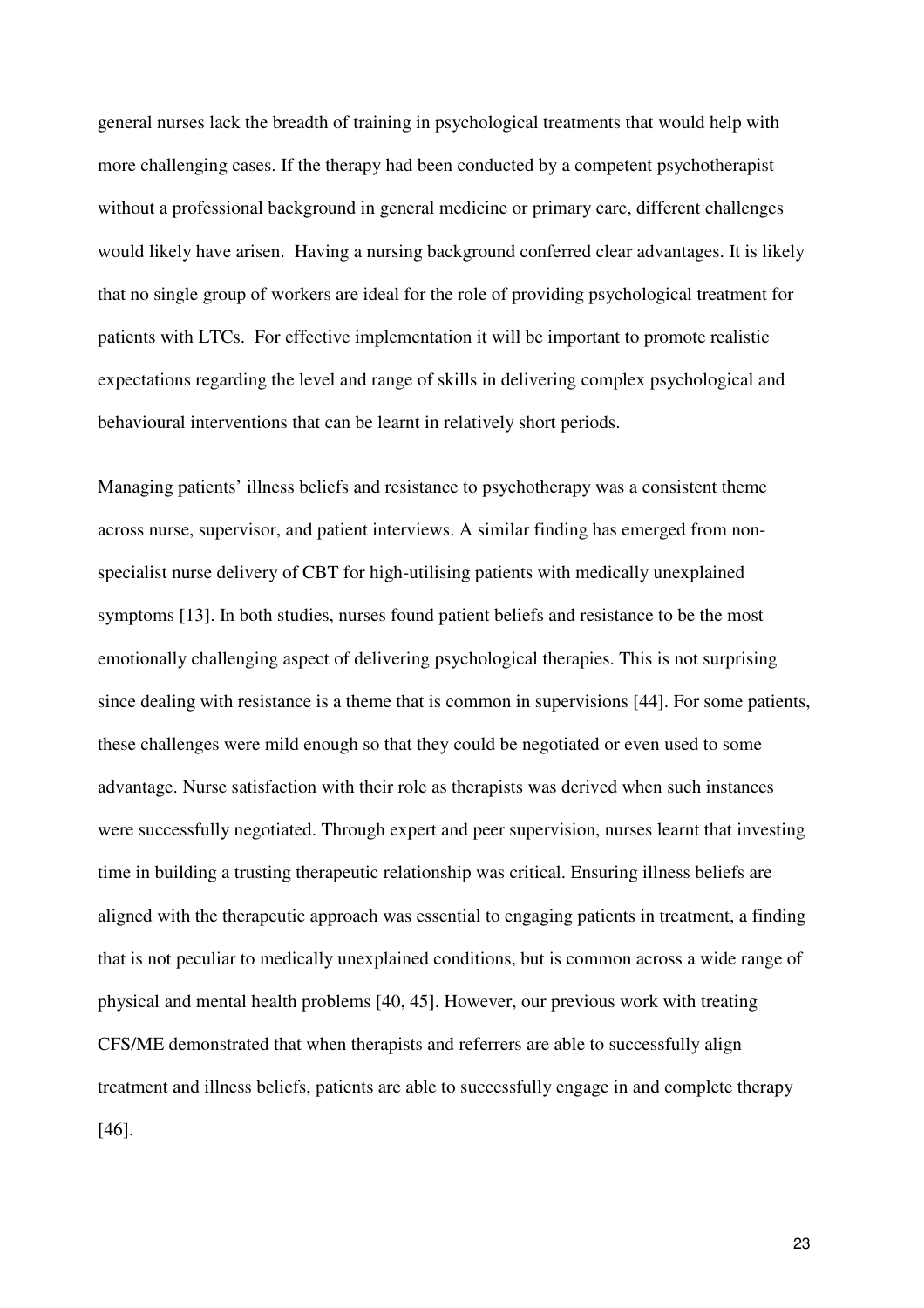The environment within which therapy took place in itself provided a challenge and had the potential to cause tension. Patients with CFS/ME were referred to the treatment trial directly by their GP rather than, as might be typical in a secondary care setting, after screening by a specialist. This resulted in a heterogeneous sample with a wide range in levels of disability and mental health and medical comorbidity; over half of the trial sample reported one or more medical conditions that did not explain their fatigue, with the most common being musculoskeletal, gastrointestinal, or cardiovascular conditions [42]. Despite high levels of additional medical problems, nurses proved able to tailor therapy to account for these problems. This is an advantage of employing non-specialist nurses who have expertise working with medical problems, and this was an area the nurse therapists felt confident and familiar with. In contrast, managing psychiatric comorbidity was more challenging, and nurses frequently sought supervisors' expertise on mental health matters. Indeed, the most appropriate role for the non-specialist nurses may be to work with cases where medical problems predominate and to identify more complex cases where specialist mental health intervention is required and facilitate an appropriate stepped referral [11].

Working in primary care, particularly within a domiciliary service, increased the proximity of the therapist to the social context within patient lived. Elsewhere, this has been shown to challenge nurses with having to choose either a 'guest' or 'professional' position during interactions in patients' homes [47]. At times social circumstances hindered therapy considerably. In another study we found the number of social problems and level of social support to be associated with adherence to the therapy [48]. These findings might help explain the reduction in consistency and effect sizes for primary care treatments compared to those in secondary care [7]. The complexity of working in primary care led nurses to apply therapy more flexibly than might be the case within a secondary care service, a strategy that should be considered when translating secondary care interventions to primary.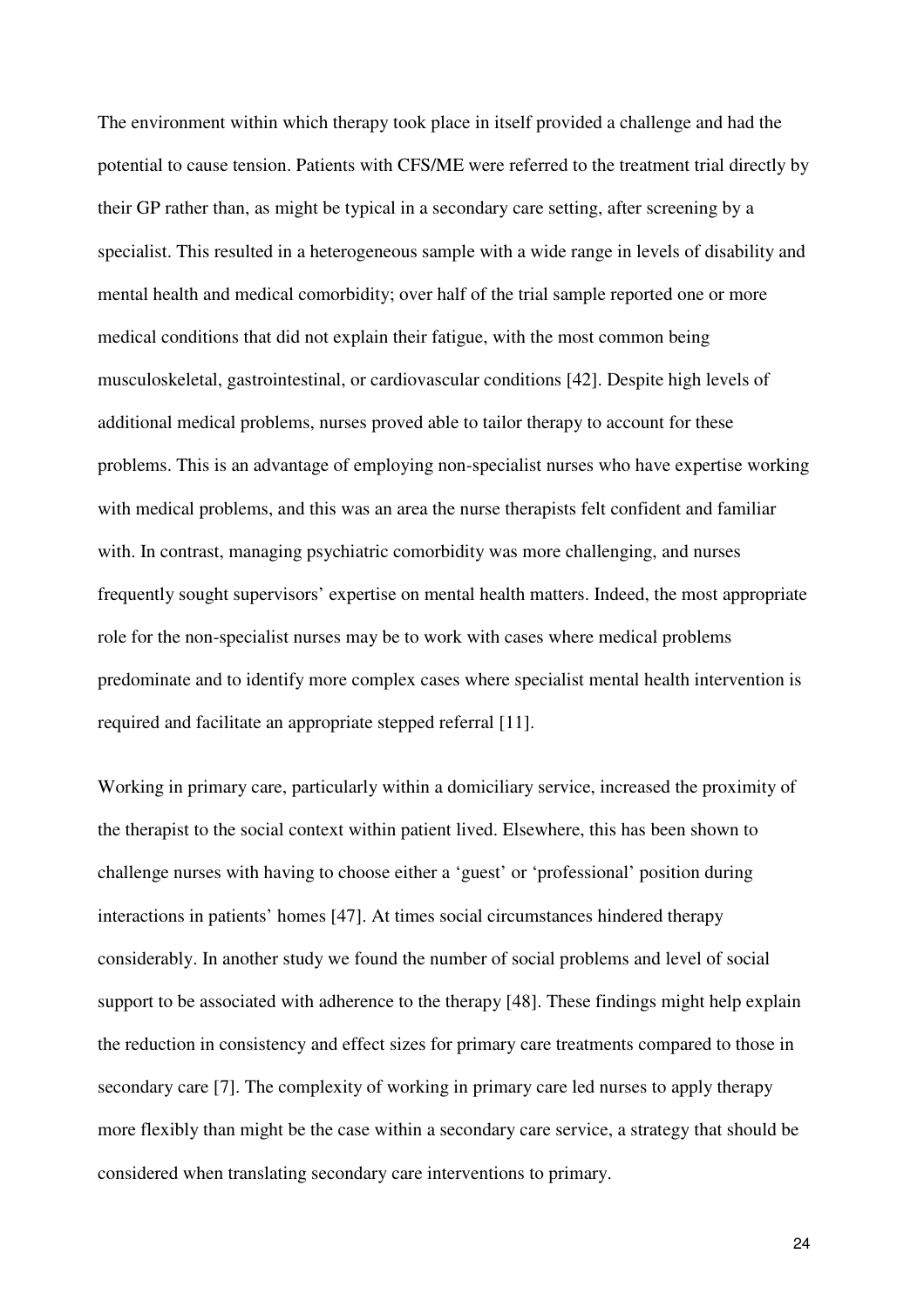This study systematically gathered data from three different perspectives. This is an effective way of increasing the trustworthiness of the analysis [38]. A further strength of the study was the high level of recruitment, with 98% of patients approached agreeing to take part in the qualitative interviews. Purposive sampling enabled us to access a wide range of views. In particular, and unusually, the sample included participants who had chosen not to take part in, or had withdrawn from, therapy. This allowed us to examine the views of those where tensions and conflict may have been greatest, resulting in breakdown of the relationship (*e.g.*, patients who had withdrawn from treatment). Patient attrition is often higher when implementing psychological interventions outside the resources of a research trial [49] so these are critical data to inform future developments.

A limitation of the study was the small sample of nurse therapists and supervisors available for interview, although we interviewed all those involved in the trial and they all had remained in post throughout the study. These interviews were lengthy and rich (and in the case of the nurses, were repeated on two occasions to capture evolution in their views), and themes were only included in the final analysis where corroboratory evidence was found from the very substantial patient data set.

All the patients in this study had CFS/ME, and it is possible that the challenges found may not generalise to patients with other LTCs. However, as a condition, CFS/ME combines a number of features that are common to other LTCs, including a range of physical symptoms that impact on a number of domains and functioning, wide range of illness beliefs, and comorbidity with other physical and mental health conditions. Furthermore, challenges were only included in the analysis and reported here when they had potential to be relevant to non-CFS/ME conditions. Nevertheless, whether the same challenges face nurses delivering other therapies to other patient groups is an empirical question and further research is needed for clarification.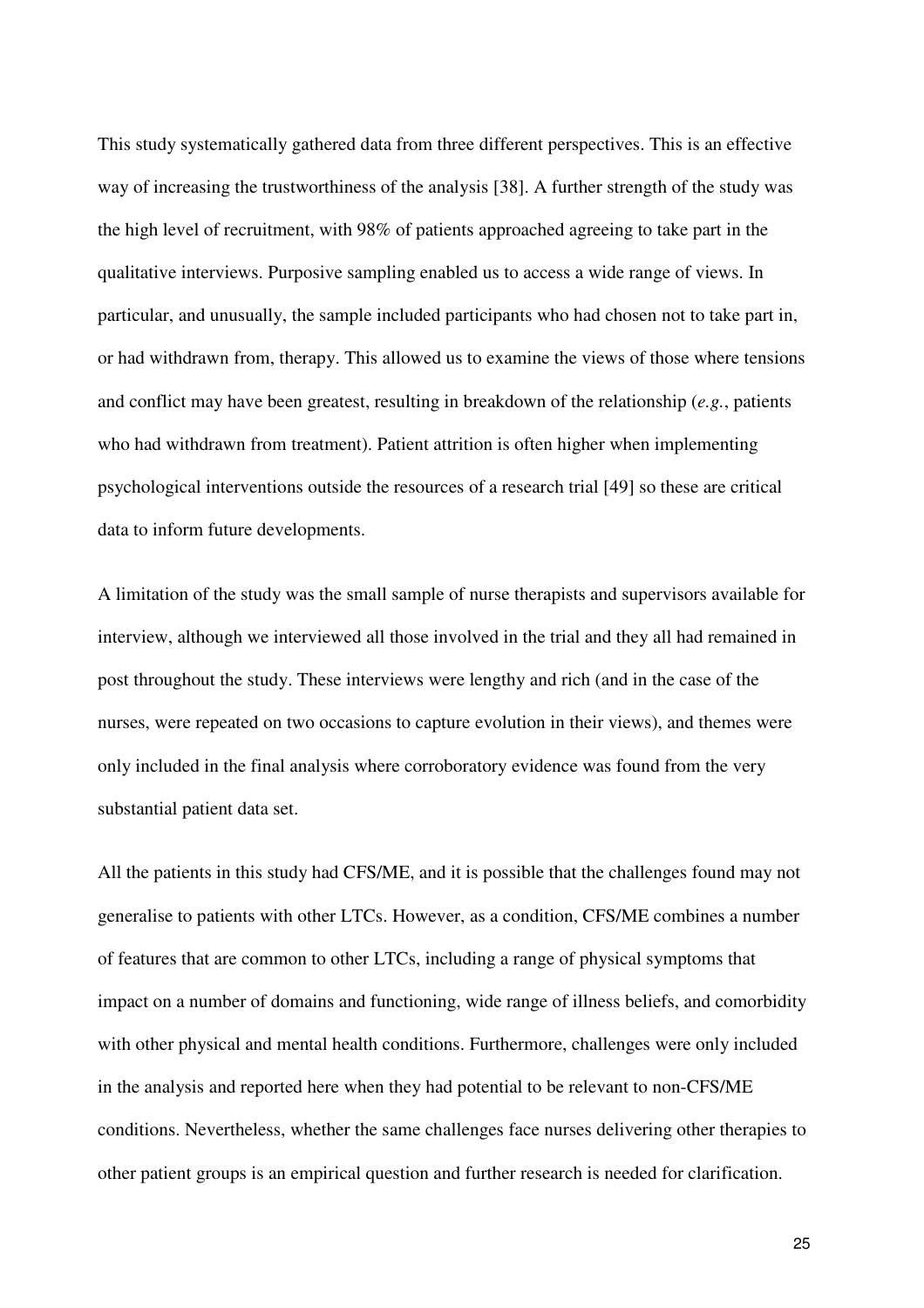An additional potential limitation is that we only studied the experiences of delivering two psychological interventions, and additional or different challenges may emerge for other treatment approaches. PR (combining aspects of CBT and GET) and SL represent the treatment approaches with the strongest evidence base for this LTCs, treatment approaches that are recommended by NICE (25) and so are most likely to be utilised in future clinical services within routine primary care. However, the effects of PR within the trial compared to usual GP care were modest, and in the case of SL, not significantly beneficial [42]. It is possible that the challenges identified within this study were peculiar to these particular treatment approaches and fewer challenges may have arisen within a trial that had demonstrated greater effects. However, since evidence for all challenges were found across treatments and we purposively sought to include participants in each arm who had a good outcome as well as those who had not benefited from each intervention, this is unlikely. Indeed, since effect sizes are generally diluted when implementing treatments to routine practice [49], it is probable that the tensions we identified would be more pronounced outside a trial setting.

The amount and type of supervision the nurses received was not typical of what would be experienced in routine primary care. Our therapists received clinical supervision every two weeks by experts in each treatment approach. This supervision 'best practice' has been recognised as a key reason why effects from research findings often fail to translate to clinical practice [49]. Primary care nurses within routine practice recognise that supervision is a core prerequisite for effective delivery of psychological interventions in primary care but are sceptical that training and ongoing support would be sufficient [27]. Where available (here in a research trial) the nurses made great use of, and highly valued, their supervisors' expertise to help them address and resolve tensions. Outside of research settings, clinical supervision is a valued and effective method for developing nurses' knowledge, skill, professional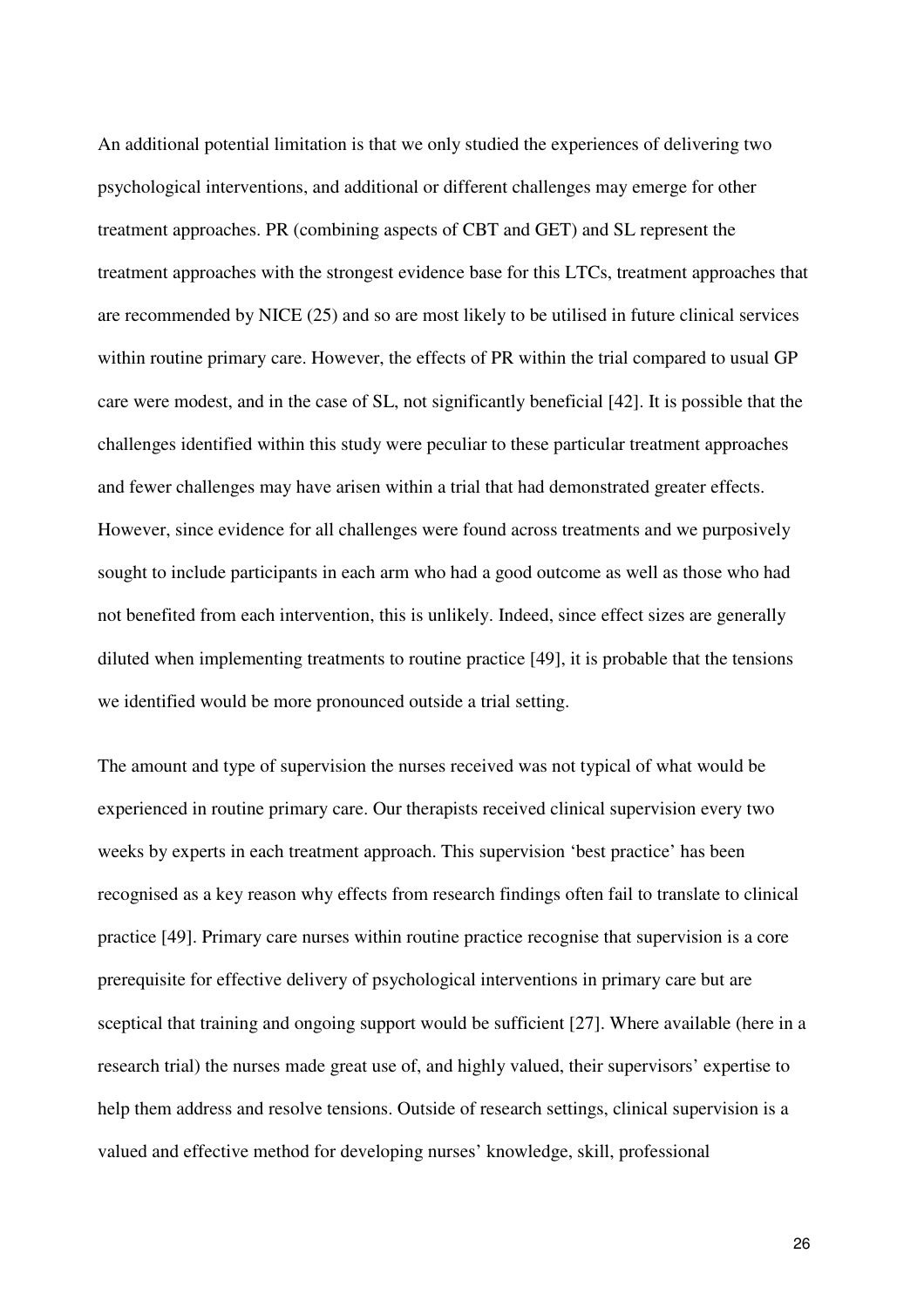accountability, and for reducing staff burnout [50]. However, this type of supervision is far more common in the mental health and aged care compared with physical health or primary care nursing [50]. Hence it is unclear how likely it is that general nurses working within a primary care setting would have regular access to high-quality clinical supervision. Successful implementation of nurse-delivered psychological interventions for complex problems has utilised high levels of expert psychological supervision [13]. The costs and time needed to train nurses is significant, and effective supervision can play a role in retention of therapists, an issue that has hindered previous implementation efforts [49]. Future research should examine the effectiveness and cost effectiveness of adequately supported nurse-led psychological interventions and identify ways of delivering this across primary care settings.

The creation and resourcing of appropriate supervision is a fundamental issue to be addressed if nurses are expected to effectively deliver psychological interventions to patients with complex LTCs within primary care. This role may prove a more efficient use of the limited resources within primary care. There is also the potential for peer supervision to support this process [51], though this would require experienced nurses to be working in this way within a given locality.

## **Conclusions**

Expanding the role of non-specialist primary care nurses to include delivering psychological interventions for patients with LTCs such as CFS/ME creates a number of challenges. Quality clinical supervision to support nurses is necessary if this is to become a feasible practice.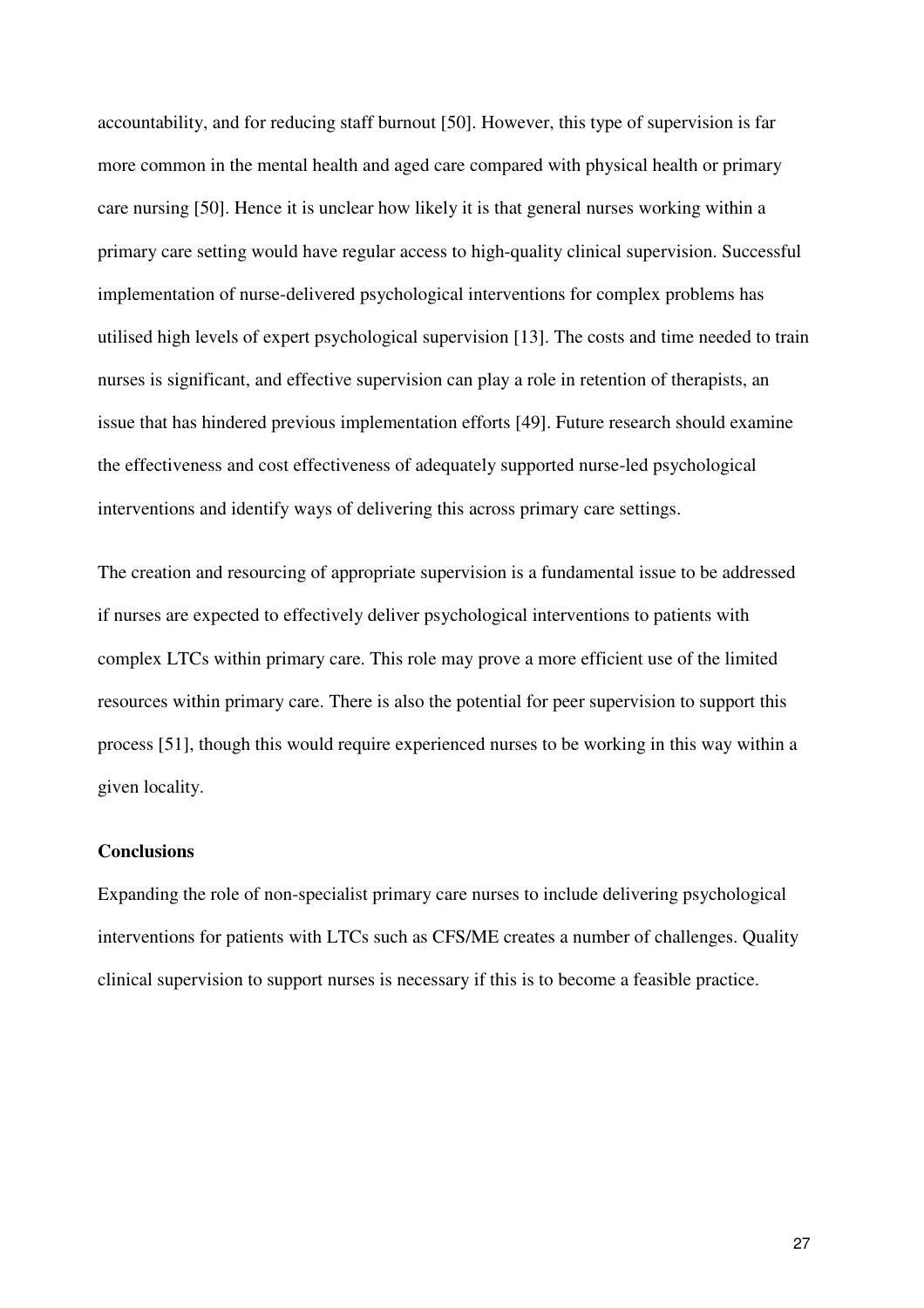### **Competing interests**

The authors declare that they have no competing interests

## **Authors' contributions**

SP and CCG designed and managed the qualitative study. They contributed to the data collection, analysis, and early drafts of the paper. SP is guarantor for the study and paper. AW was principle investigator for the trial from which participants were recruited. GC and JB collected data and contributed to the analysis. AW, RM, KL, and CFD contributed to data analysis and revising the paper. All authors read and approved the final manuscript.

### **Acknowledgements**

This paper is written by the authors on behalf of the FINE Trial Group.

The FINE Trial Group consists of Colette Bennett, Richard Bentall, Laura Booth, Joanna Brooks, Greg Cahill, Anna Chapman, Carolyn Chew-Graham, Susan Connell, Christopher Dowrick, Graham Dunn, Deborah Fleetwood, Laura Ibbotson, Diana Jerman, Karina Lovell, Jane Mann, Richard Morriss, Sarah Peters, Pauline Powell, David Quarmby, Gerry Richardson, Lisa Riste, Alison Wearden, and Jennifer Williams.

We are indebted to all the participants of the study.

The study was funded by the Medical Research Council G200212 [ISRCTN 74156610]. The views expressed in this paper are those of the authors and not necessarily those of the MRC. Ethical approval: MREC approval was granted (04/MREC03/30) and Primary Care Trust Research and Development research governance approval was granted from all trusts involved.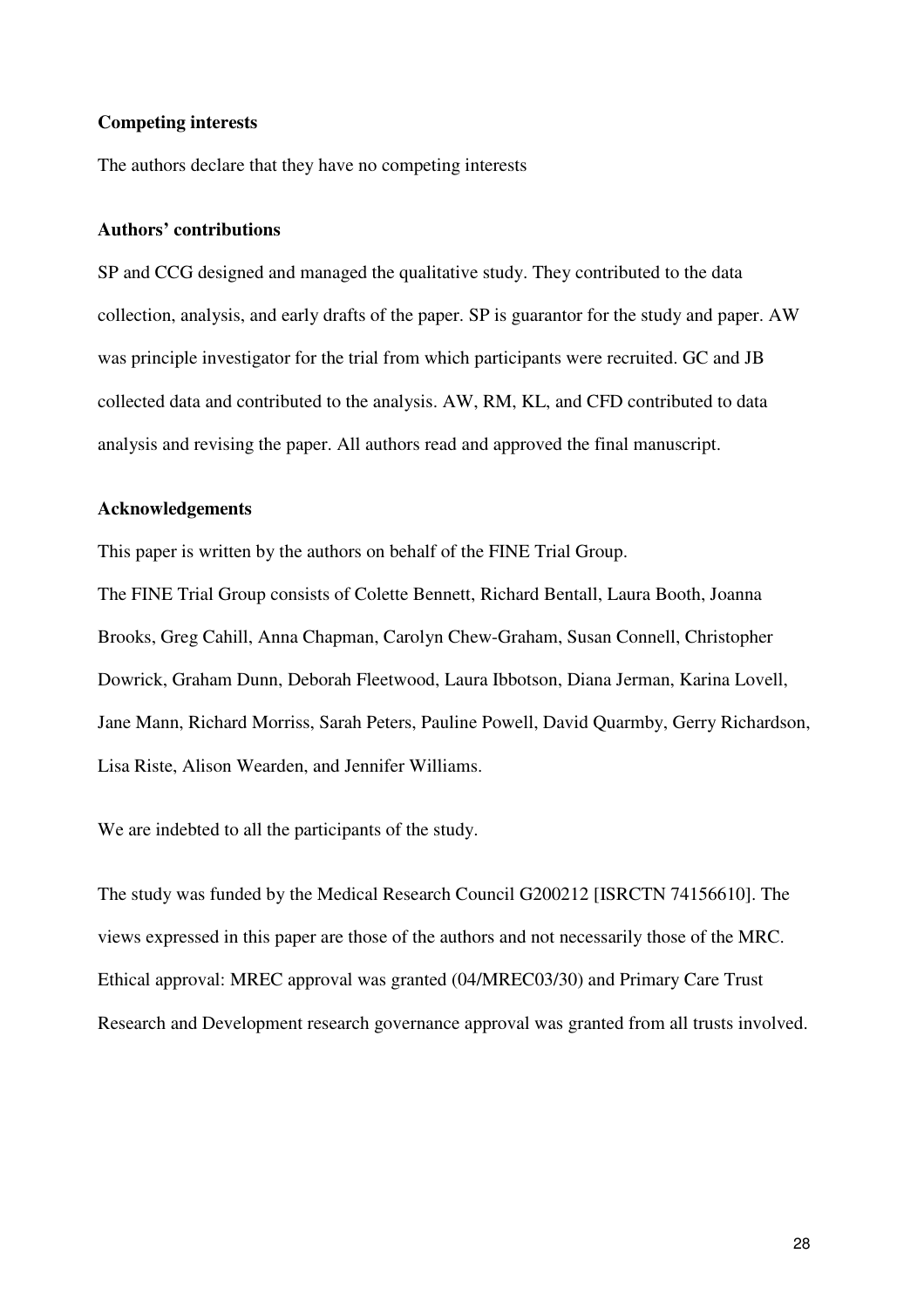## **References**

1. Roland M, Sibbald B, McDonald R. **Care closer to home. Moving care** *Health Service Journal* 2007, **117**(6065)*:* 6-8.

2. Department of Health. *The NHS Plan*. London: Department of Health, 2000.

3. Coventry P, Gellatley J. **Improving outcomes for COPD people with mild-tomoderate anxiety and depression: a systematic review of cognitive behavioural therapy.** *British Journal of Health Psychology* 2008, 13:381-400.

4. Dixon KE, Keefe FJ, Scipio CD, Perri LM, Abernethy AP. **Psychological interventions for arthritis pain management in adults: A meta-analysis.** *Health Psychology* 2007, **26**(3):241-250.

5. Morley SJ, Eccleston C, de C Williams AC. **Systematic review and meta-analysis of randomised controlled trials of cognitive behaviour therapy and behaviour therapy for chronic pain in adults, excluding headache.** *Pain*, 1999,**80**;1-13.

6. Hoffman BM, Papas RK, Chatkoff DK, Kerns RD. **Meta-analysis of psychological interventions for chronic low back pain**. *Health Psychology* 2007, **26**:1-9.

7. Raine R, Haines A, Senskey T, Hutchings A, Larkin K, Black N. **Systematic review of mental health interventions for patients with common somatic symptoms: can research evidence from secondary care be extrapolated to primary care?** *British Medical Journal* 2002, **325**:1-11.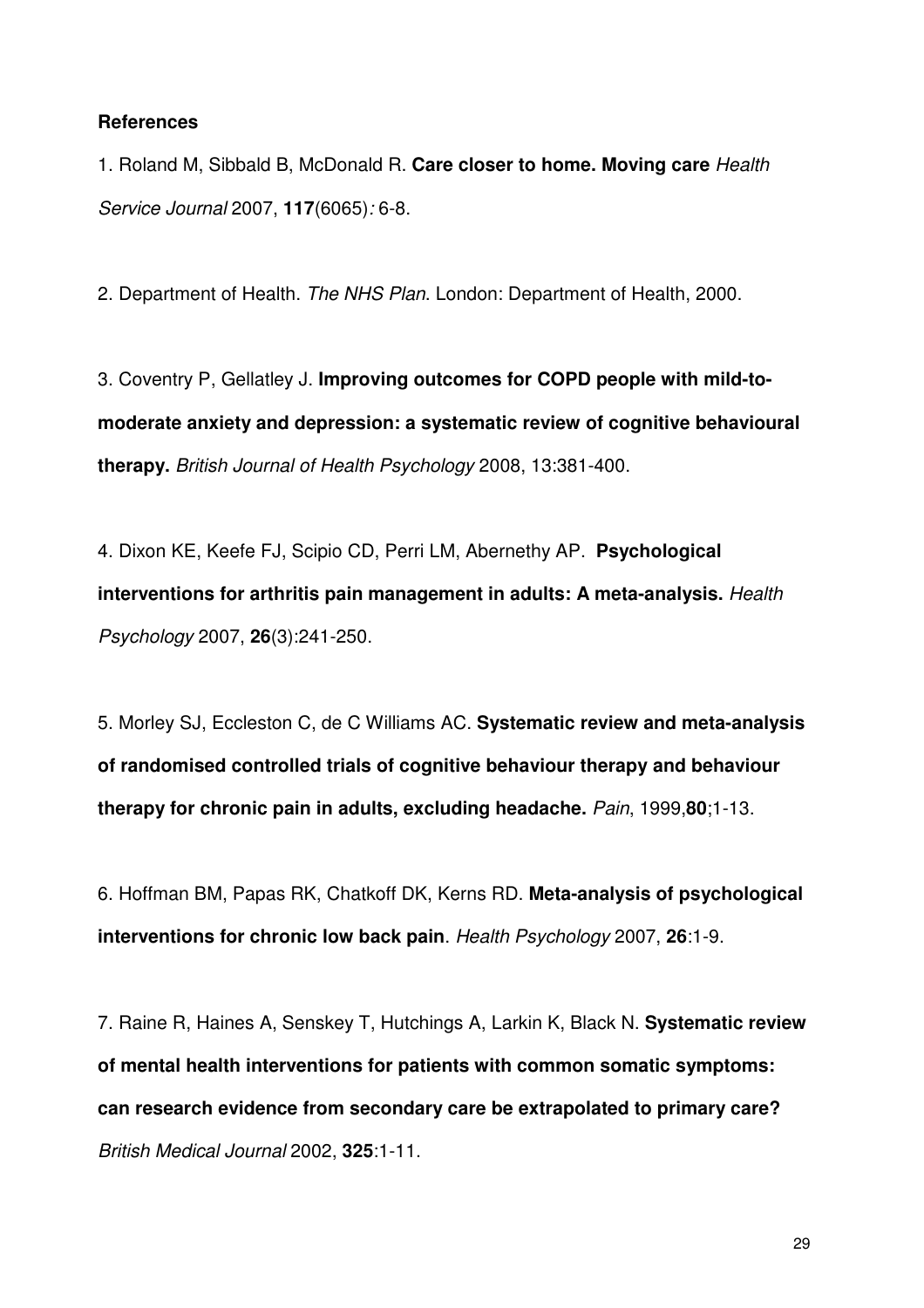8. Trude S, Stoddard JJ. **Primary care physicians and mental health services** *Journal of General Internal Medicine* 2003, **18**:442-449.

9. St Peter RF, Reed MC, Kemper P, Blumenthal D **Changes in the scope of care provided by primary care physicians** *The New England Journal of Medicine* 1999, **26**:1980-1985.

10. Gemmell I, Campbell S, Hann M, Sibbald B. **Assessing workload in general practice in England before and after the introduction of the pay-for-performance contract**. *Journal of Advanced Nursing* 2009, **65**(3):509-515.

11. Katon W, Von Korff M, Lin E, Simon G. **Rethinking practitioner roles in chronic illness: the specialist primary care physician, and the practice nurse.** *General Hospital Psychiatry* 2001, **23**:138-144.

12. Glasgow ACA, Glasgow JA. **Development of a nurse-led chronic pain clinic in UK primary care**. *International Journal of Clinical Practice* 2002, **56**(1):21-25.

13. Lyles JS, Hodges A, Collins C, Lein C, Given CW, Given B, et al. **Using nurse practitioners to implement an intervention in primary care for high-utilizing patients with medically unexplained symptoms.** *General Hospital Psychiatry*. 2003, 25:63-73.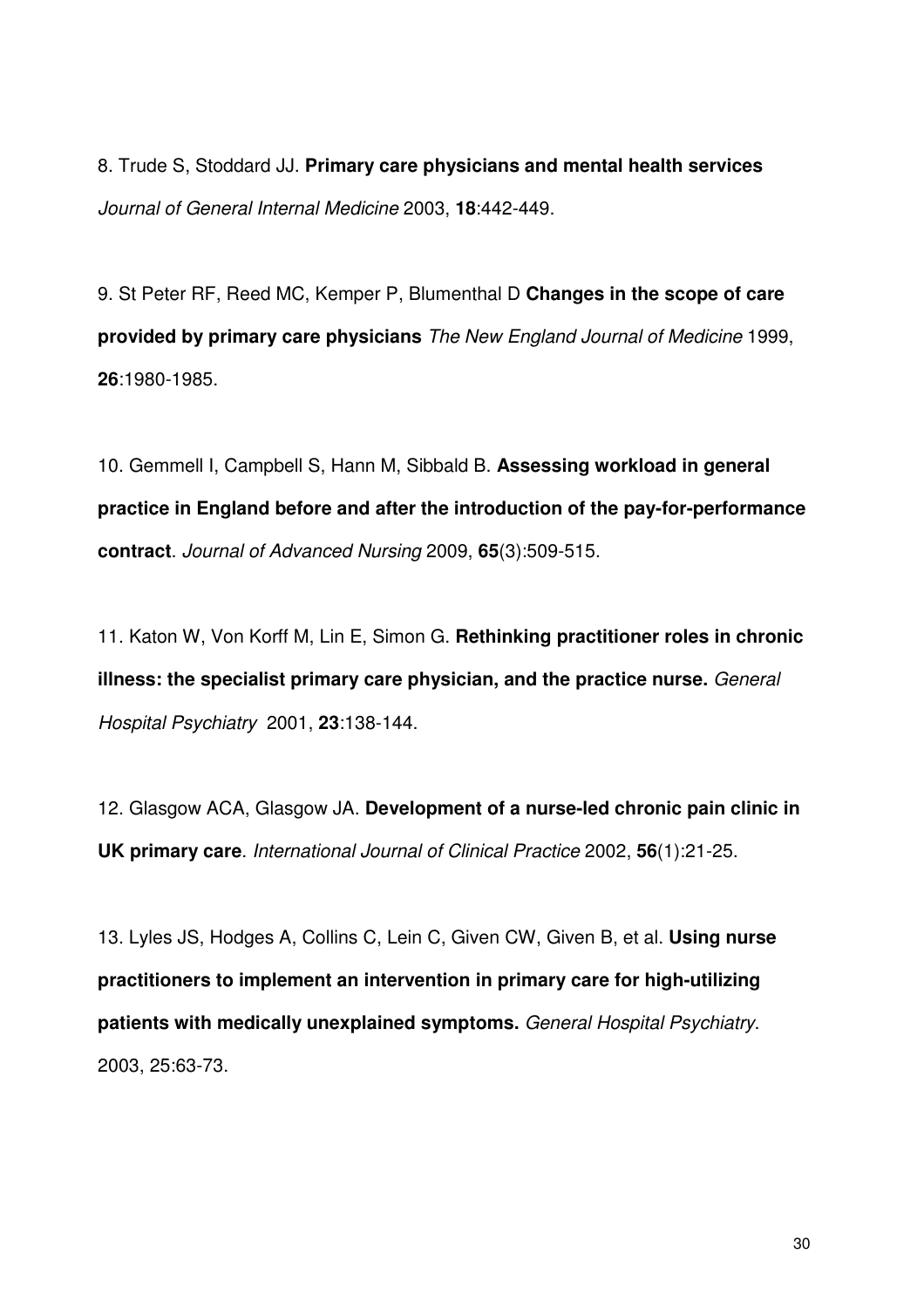14. Kennedy T, Jones R, Darnley S, Seed P, Wessely S, Chalder T. **Cognitive behaviour therapy in addition to antispasmodic treatment for irritable bowel syndrome in primary care: randomised controlled trial**. *British Medical Journal* 2005, 331(7514):435-437.

15. Whittlemore R, Melkus GD, Sullivan A, Grey M. **A nurse-coaching intervention for women with type 2 diabetes**. *Diabetes Educator*, 2004, **30**(5):795-804

16. Sciamanna CN, Alvarez K, Miller J, Gary T, Bowen M. **Attitudes toward nurse practitioner-led chronic disease management to improve outpatient quality of care**. *American Journal of Medical Quality* 2006, **21**(6):375-381.

17. Fukuda K, Straus SE, Hickie I, Sharpe MC, Dobbins JG, Komaroff A. **The international chronic fatigue syndrome study group. The chronic fatigue syndrome: a comprehensive approach to its definition and study.** *Annals of Internal Medicine* 1994, **121**(12):953-959.

18. Department of Health. CFS/ME Working Group Report of the *Report to the Chief Medical Officer of an Independent Working Group*. London: 2002.

19. McCrone P, Darbishire L, Ridsdale L, Seed P, **The economic cost of chronic fatigue and chronic fatigue syndrome in UK primary care.** *Psychological Medicine,*  2003, **33**(2);253-261.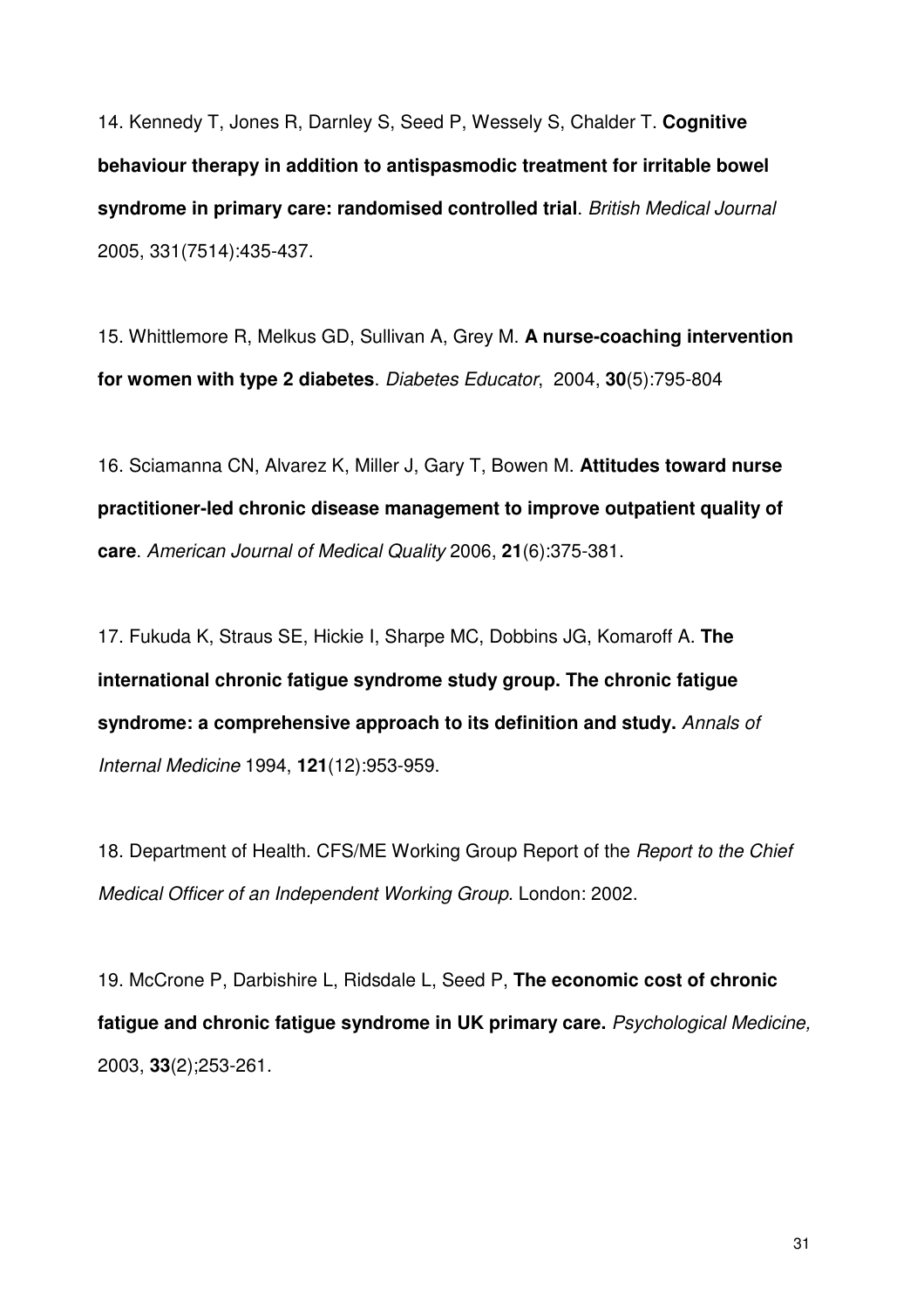20. Cairns, R. & Hotopf, M. **A systematic review describing the prognosis of chronic fatigue syndrome.** *Occupational Medicine* 2005, **55:**20-31.

21. Price JR, Mitchell E, Tidy E, Hunot V. **Cognitive behaviour therapy for chronic fatigue syndrome in adults.** *Cochrane Database of Systematic Reviews*. 2008, **3**.

22. Chambers D, Bagnall AM, Hempel S, Forbes C. **Interventions for the treatment, management and rehabilitation of patients with chronic fatigue syndrome/myalgic encephalomyelitis: an updated systematic review.** *Journal of the Royal Society of Medicine* 2006, **99**(10)**:**506-520.

23. Ridsdale L, Godfrey E, Chalder T, Seed P, King M, Wallace T, et al. **Chronic fatigue in general practice: is counselling as good as cognitive behaviour therapy? A UK randomised trial.** *British Journal of General Practice* 2001, **51**(462):19-24.

24. Mellor-Clark J, Simms-Ellis R, Burton M. **National Survey of Counsellors in Primary Care: Evidence for Growing Professionalisation.** *Occasional Paper 79. London: Royal College of General Practitioners*, 2001.

25. NICE CF 53. **Chronic fatigue syndrome/myalgic encephalomyelitis (or encephalopathy): guideline**. London: 2007.

26. Huibers M, Beurskens A, Van Schayk C, Bazelmans E, Metsemakers J, Knottnerus J, Bleijenberg G **Efficacy of cognitive-behavioural therapy by general**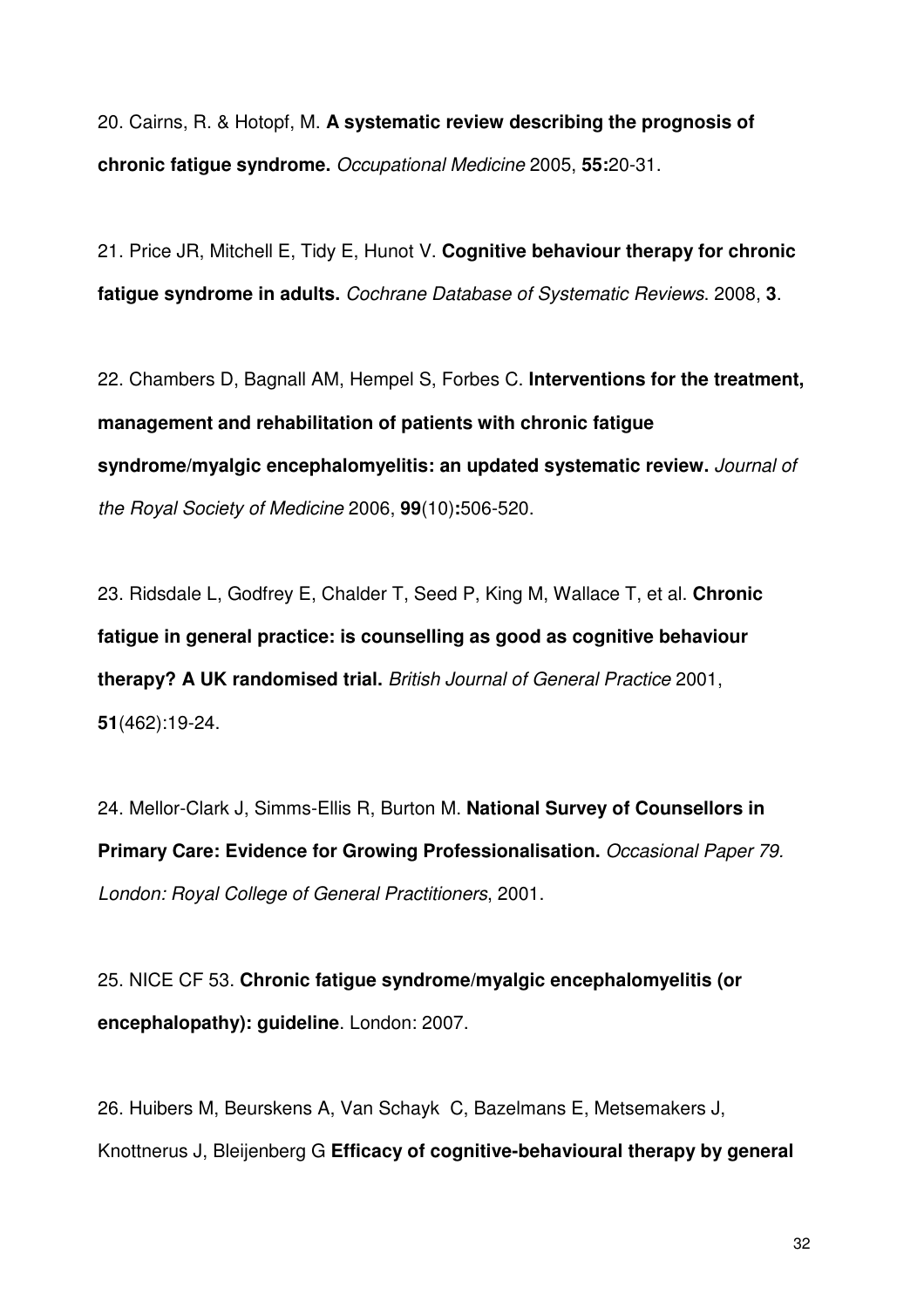**practitioners for unexplained fatigue among employees. Randomised controlled trial** *British Journal of Psychiatry* 2005, **184**:240-246.

27. Chew-Graham C, Dixon R, Shaw JW, Smyth N, Lovell K, Peters S. **Practice nurses' views of their role in the management of chronic fatigue syndrome/Myalgic Encephalitis: a qualitative study.** *BMC-Nursing* 2009, **8**:2.

28. Rothwell PM. **Can overall results of clinical trials be applied to all patients?**  *Lancet* 1995, **345**:1616-1619.

29. May C. **A rational model for assessing and evaluating complex interventions in health care.** *BMC – Health Services Research.* 2006, **6**:86.

30. Wearden AJ, Riste L, Dowrick C, Chew-Graham C, Bentall R, Morriss R, Peters S, Dunn G, Richardson G, Powell P. **Fatigue Intervention by Nurses Evaluation – The FINE Trial. A randomised controlled trial of nurse led self-help treatment for patients in primary care with chronic fatigue syndrome: study protocol [ISRCTN74156610]** *BioMed Central–Medicine.* 2006. www.biomedcentral.com/1741- 7015/4/9

31. Powell P, Bentall RP, Nye FJ, Edwards RHT. **Randomised controlled trial of patient education to encourage graded exercise in chronic fatigue syndrome**. *British Medical Journal* 2001, **322**(7283)**:**387-390.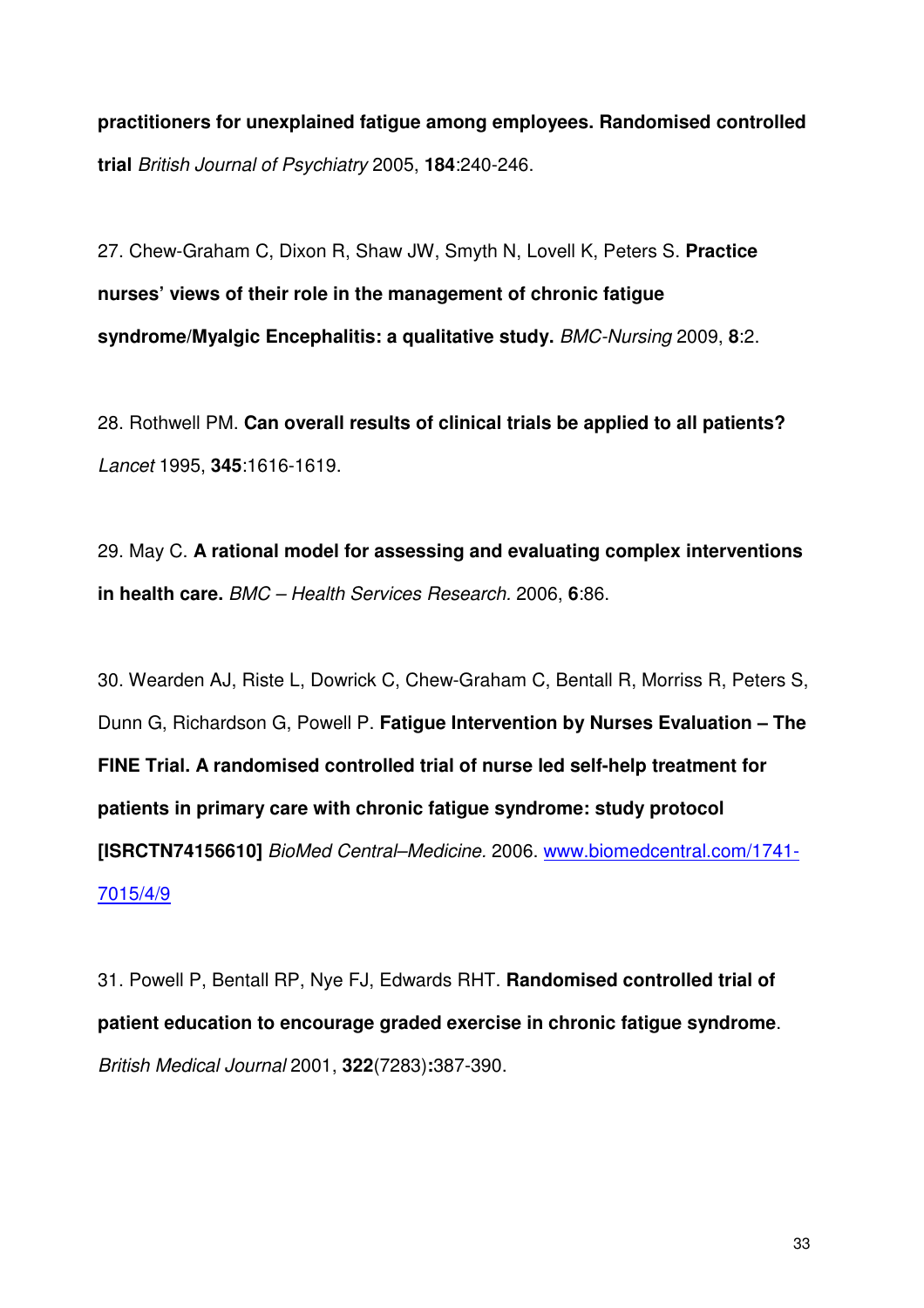32. Morriss R, Gask L, Smith C, Battersby L. **Training practice nurses to assess and manage anxiety disorders: A pilot study.** *Nursing Times Research* 1999, **4:**132-142.

33. Sharpe M, Archard L, Anatvala J, Borysiewicz L, Clare A, Edwards R, Hawton K, Lambert H, Lane R, McDonald E, Mowbray J, Pearson D, Peto T, Preedy V, Smith A, Smith D, Taylor D, Tyrrell D, Wessley S, White P. **A report - Chronic fatigue syndrome - guidelines for research.** *Journal of the Royal Society of Medicine* 1991, **84:**118-121.

34. Chalder T, Berelowitz G, Pawlikowska T, et al. **Development of a fatigue scale.** *Journal of Psychosomatic Research* 1993, **37**(2)**:**147-153.

35. Ware JE, Sherbourne CD. **The MOS 36-item short-form health survey (sf-36). 1. conceptual-framework and item selection.** *Medical Care* 1992, **30**(6)**:**473-483.

36. Muran, J.C., Gorman, B.S., Safran, J.D., Twining, L., Samstag, L.W., & Winston, A. **Linking in-session change to overall outcome in short-term cognitive therapy.** *Journal of Consulting and Clinical Psychology* 1995, **63**:651-657.

37. Malterud K. **Qualitative research: standard, challenges and guidelines**. *Lancet* 2001, **358**:483-488.

38. Peters S. **Qualitative methods and mental health research**. *Evidence Based Mental Health*. 2010, 13:35-40.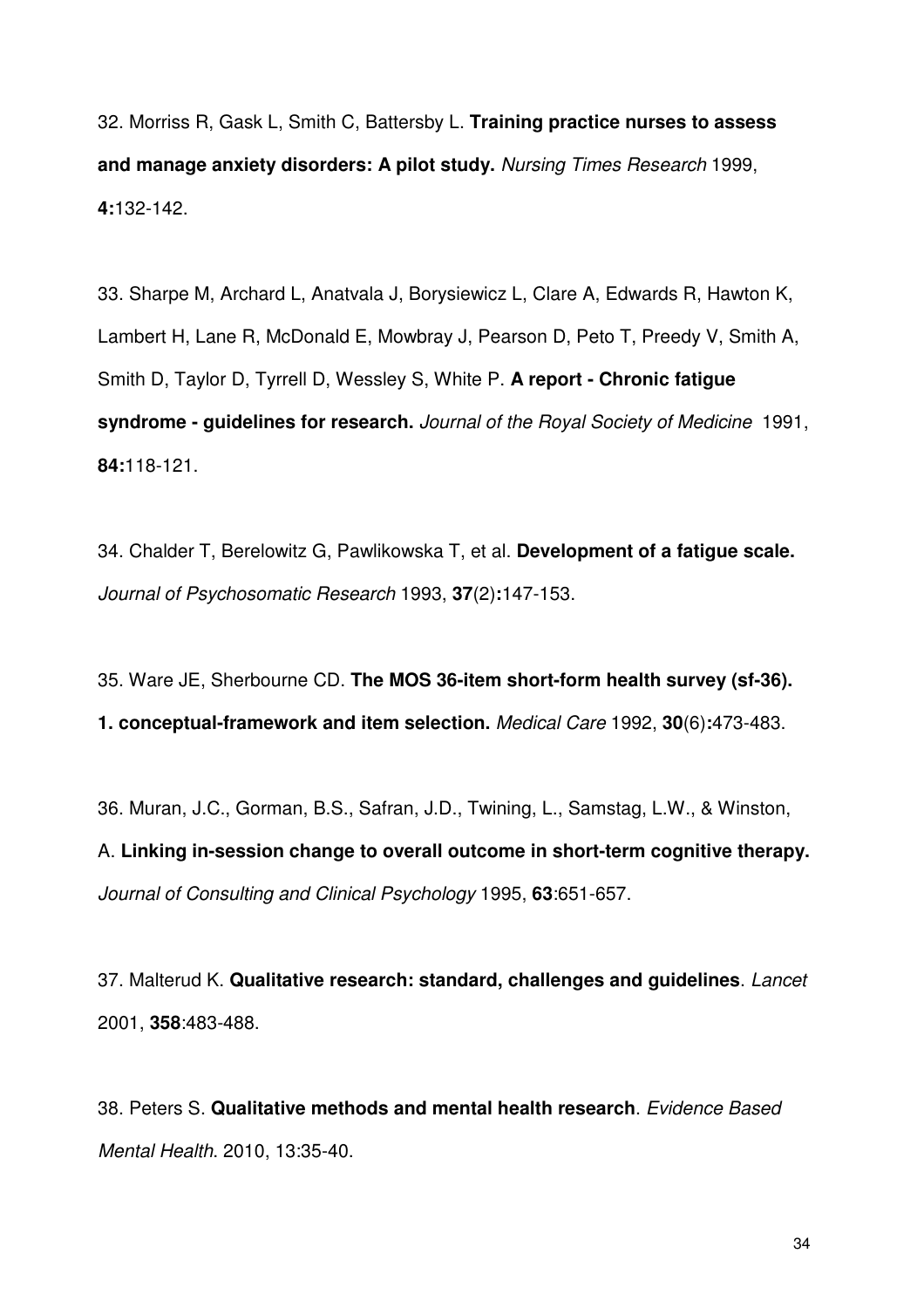39. Strauss A, Corbin J, *Basics of Qualitative Research: Techniques and Procedures*  for Developing Grounded Theory. 2<sup>nd</sup> edn. Sage, Thousand Oaks, CA. 1998.

40. Moss-Morris R, Petrie K, Weinman J. **Functioning in chronic fatigue syndrome: do illness perceptions play a regulatory role?** *British Journal of Health Psychology*  1996, **1**:15-21.

41. Wearden AJ, Dowrick C, Chew-Graham C, Bentall RP, Morriss RK, Peters S, Riste L, Richardson G, Lovell K, Dunn G. **Fatigue Intervention by Nurses Evaluation – The FINE Trial. A randomised controlled trial of a nurse-led homebased self-help treatment for patients in primary care with chronic fatigue syndrome [ISRCTN 74156610].** British Medical Journal. 2010, **340:** c1777.

42. Peters S, Stanley I, Rose M, Salmon P. **Patients with medically unexplained symptoms: sources of patients' authority and implications for demands on medical care.** *Social Science and Medicine* 1998, **46** (4-5): 559-565.

43. Marshall AA, Smith RC, **Physicians' emotional reactions to patients: recognizing and managing countertransference.** *American Journal of*  Gastroenterology 1995, **90**:4-8.

44. Leventhal H, Diefenbach M, Leventhal EA. **Illness cognition: using common sense to understand treatment adherence and affect cognition interactions.** *Cognitive Therapy and Research* 1992, **16**:143-163.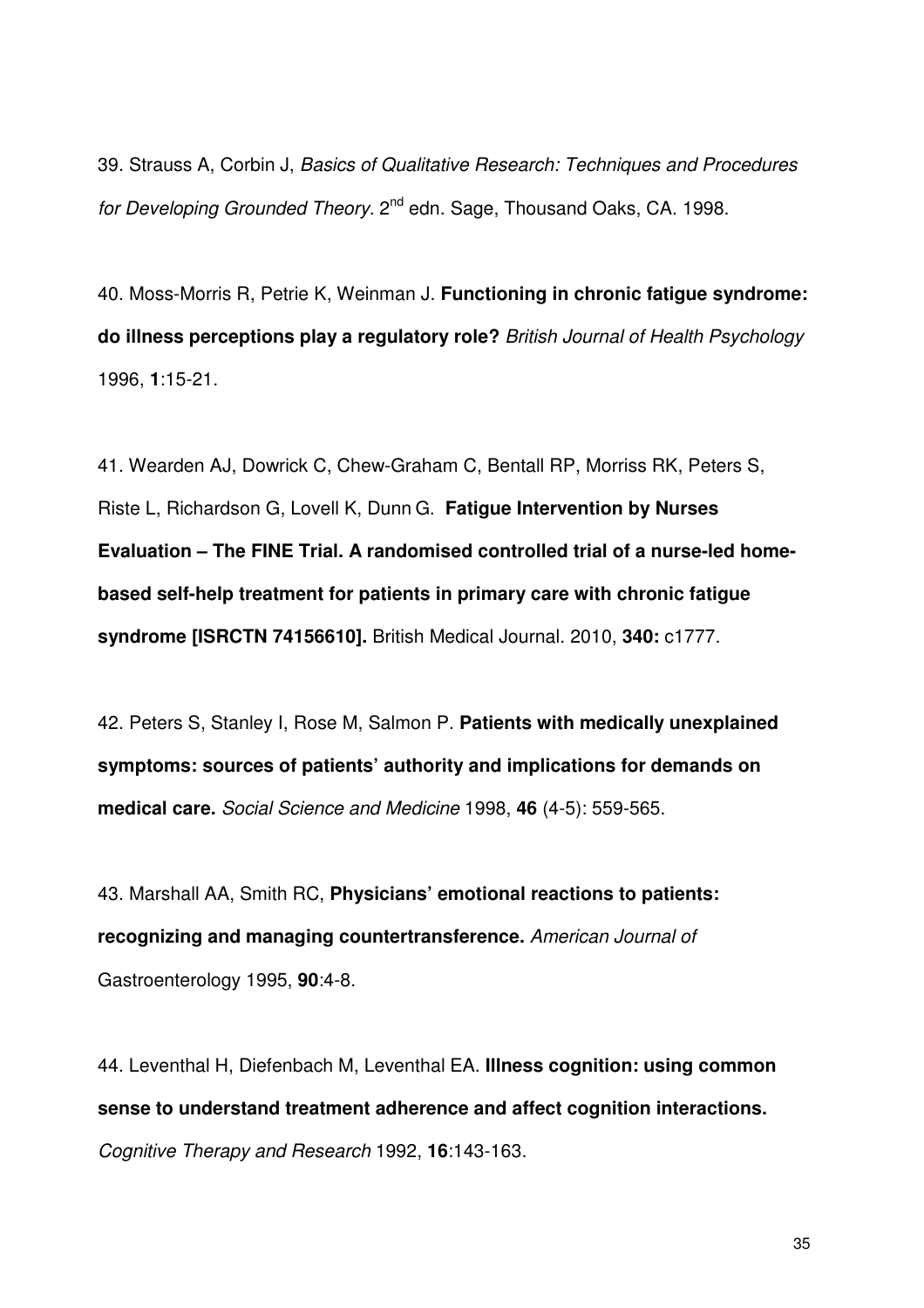45. Hagger, MS, Orbell S. **A meta-analytic review of the common-sense model of illness representations.** *Psychology & Health* 2003, **18**:141-184.

46. Chew-Graham C. Brooks J, Wearden A, Dowrick C, Peters S, (2010) **Factors influencing engagement of patients in a novel intervention for CFS/ME: a qualitative study**. *Primary Health Care Research & Development* 2010:1-11.

47. Oresland S, Maatta S, Astrid N, Jorgensen MW, Lutzen K. **Nurses as guests or professionals in home health care** *Nursing Ethics* 2008, **15**(3):371-383.

48. Morriss R, Bennett C, Fleetwood D, Connell S, Bentall RP, Riste L, Wearden A. Adaptations and adherence to pragmatic rehabilitation delivered to patients with chronic fatigue syndrome by general nurses in primary care. (under submission).

49. Scheeres K, Wensing M, Knoop H, Bleijenberg G. **Implementing cognitive behavioural therapy for chronic fatigue syndrome in a medical health center: a benchmarking evaluation.** *Journal of Consulting and Clinical Psychology* 2008, **76**(1):163-171.

50. Brunero S, Stein-Parbury J **The effectiveness of clinical supervision in nursing: an evidenced based literature review.** *Australian Journal of Advanced Nursing* 2007, **25**(3): 86-94.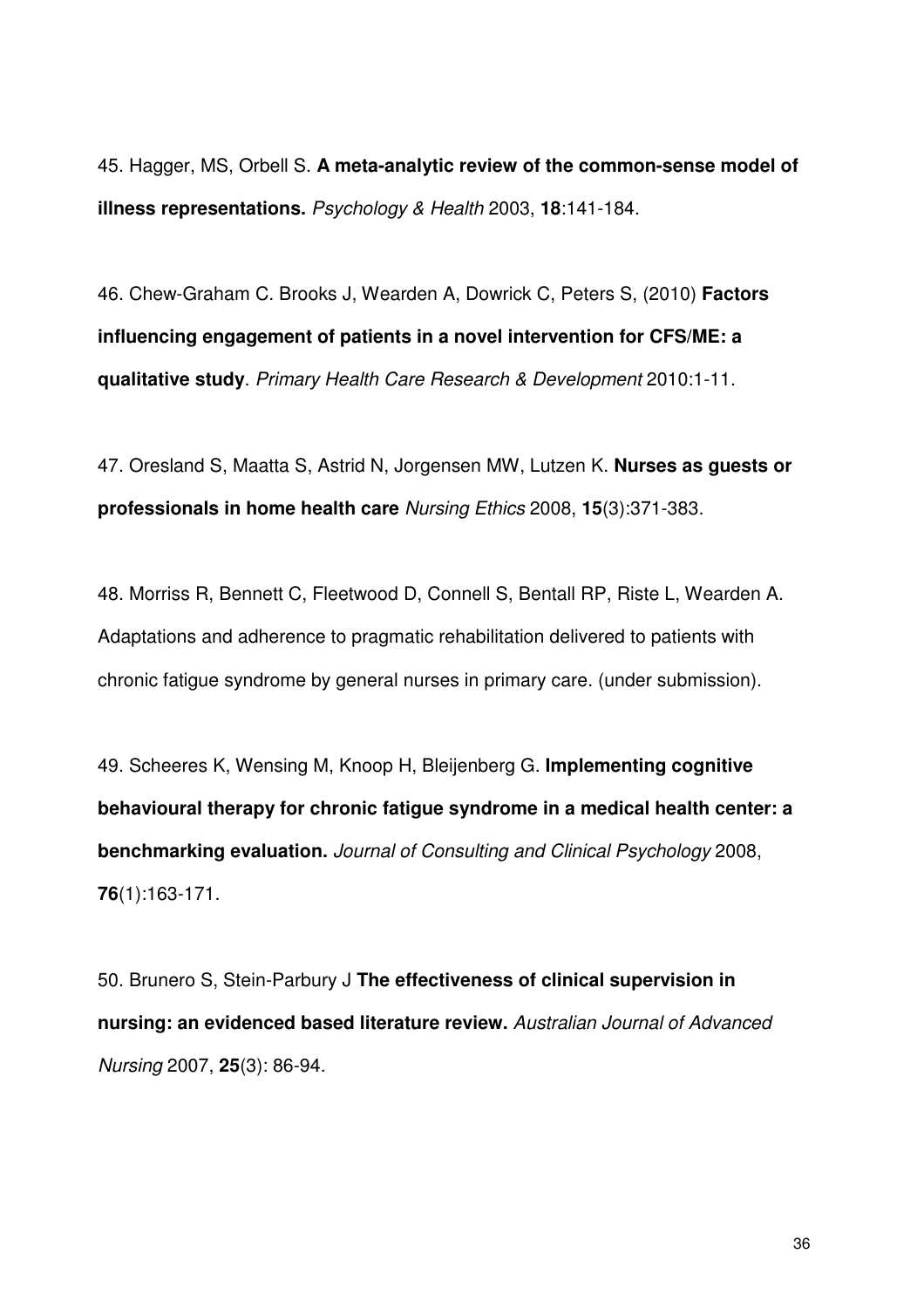51. Teasdale K, Brocklehurst N, Thom N. **Clinical supervision and support for nurses: an evaluation study** *Journal of Advanced Nursing* 2001, **33**(2):216-224.

## **Figure legend**

Figure 1: Challenges of nurse delivery of psychological interventions and strategies developed by nurses and patients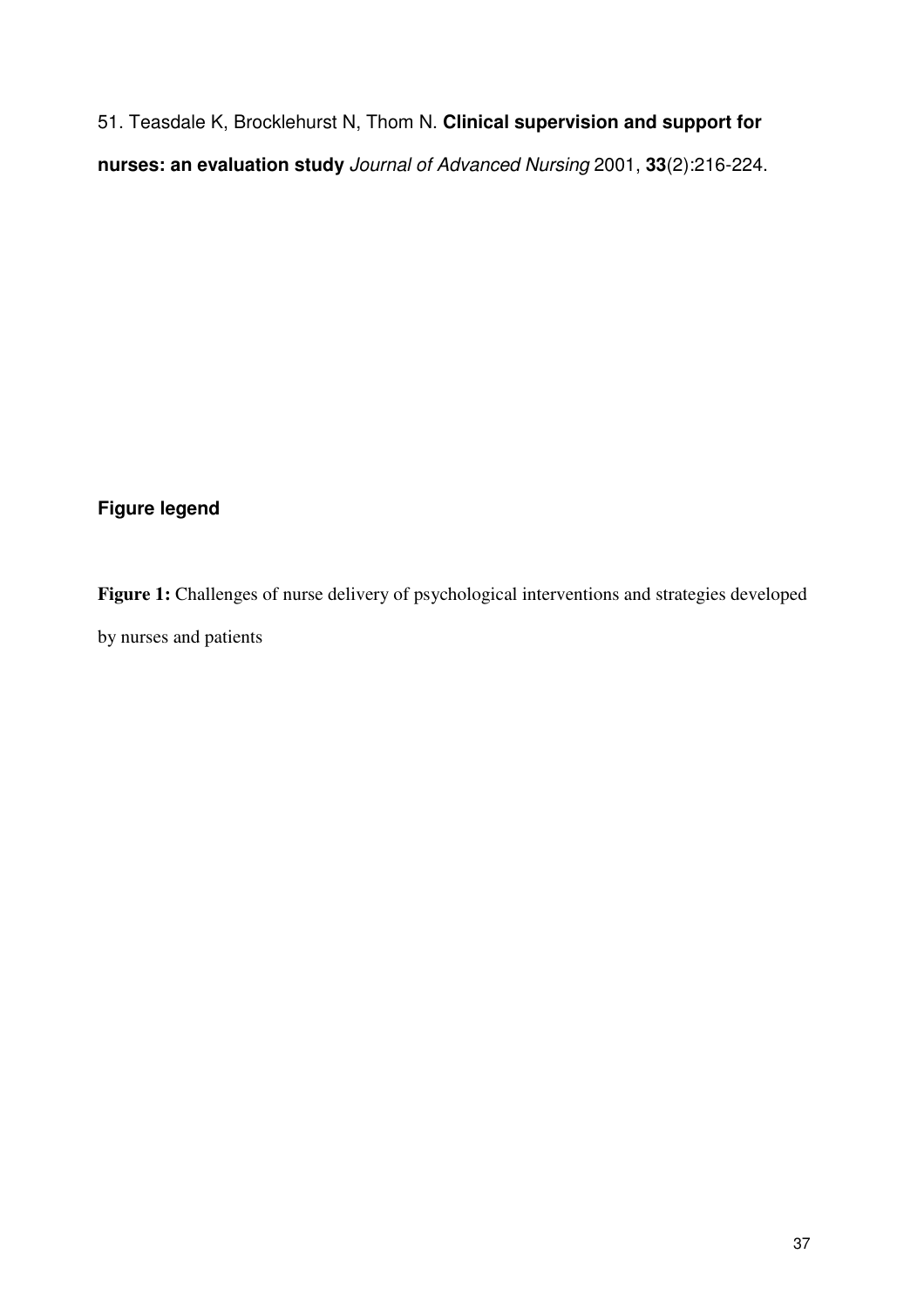|                     | <b>Pragmatic rehabilitation</b>                                                          | <b>Supportive listening</b>                                                            |
|---------------------|------------------------------------------------------------------------------------------|----------------------------------------------------------------------------------------|
| <b>Overview of</b>  | Provides a physiological dysregulation                                                   | A form of nondirective counselling, based                                              |
| treatment           | model of CFS/ME, supported by a                                                          | on person-centred counselling techniques.                                              |
|                     | referenced manual, which underpins the                                                   | The therapist aims to provide an empathic                                              |
|                     | rationale for a programme of graded return                                               | and validating environment in which the                                                |
|                     | to activity, designed collaboratively by                                                 | patient can discuss his or her concerns and                                            |
|                     | patient and therapist. The rehabilitation                                                | work towards resolution of whichever                                                   |
|                     | programme encourages patients to                                                         | problems the patient wishes to prioritise.                                             |
|                     | regularise their sleep patterns and includes                                             |                                                                                        |
|                     | relaxation exercises to address the somatic                                              |                                                                                        |
|                     | symptoms of anxiety and the concentration                                                |                                                                                        |
|                     | and memory problems that many patients                                                   |                                                                                        |
|                     | experience.                                                                              |                                                                                        |
| <b>Structure of</b> | Session 1: 90-minute home visit. One-hour                                                | Session 1: 90-minute home visit. One-hour                                              |
| treatment           | home visits on weeks 2, 4, 10, and 18.                                                   | home visits on weeks 2, 4, 10, and 18.                                                 |
|                     | Thirty-minute telephone calls on weeks 3,                                                | Thirty-minute telephone calls on weeks 3,                                              |
|                     | 6, 8, 12, and 15.                                                                        | 6, 8, 12, and 15.                                                                      |
| <b>Content of</b>   | Session 1: Patients are presented with a                                                 | Session 1: The basis of the therapeutic                                                |
| treatment           | detailed explanation of their symptoms,                                                  | approach is explained and a short booklet                                              |
|                     | supported by a referenced manual, with                                                   | with diary pages is given to patients.                                                 |
|                     | diary pages, reinforcing the model and                                                   | Issues for discussion in subsequent                                                    |
|                     | outlining a rehabilitative programme.                                                    | sessions are elicited, and the therapists use                                          |
|                     |                                                                                          | standard counselling techniques of active                                              |
|                     | Session 2: The manual is reviewed, patient                                               | listening, reflection, and summarizing to                                              |
|                     | priorities are determined, and goals for                                                 | ensure that patients feel understood.                                                  |
|                     | rehabilitation are set collaboratively by the                                            |                                                                                        |
|                     | patient and therapist. Care is taken to set<br>goals at a level easily manageable by the | Sessions 2–10: The therapist summarises<br>the previous session's work and invites the |
|                     | patient.                                                                                 | patient to set the agenda for that session's                                           |
|                     |                                                                                          | discussion. The therapists do not provide                                              |
|                     | Sessions 3–10: At subsequent sessions,                                                   | any explanation for patients' symptoms.                                                |
|                     | progress is reviewed, and the rehabilitative                                             | Throughout, the content of sessions is                                                 |
|                     | programme adjusted if necessary.                                                         | determined by patients; therapists avoid                                               |
|                     |                                                                                          | giving advice or leading patients and                                                  |
|                     | Sessions 5–10: Relapse prevention is                                                     | concentrate on providing an empathic,                                                  |
|                     | discussed in the fifth to tenth sessions. In                                             | validating environment in which patients                                               |
|                     | all sessions, the model of CFS/ME                                                        | can discuss their concerns, are encouraged                                             |
|                     | contained in the manual is reinforced.                                                   | to explore their difficulties, take                                                    |
|                     |                                                                                          | responsibility for decisions, and identify                                             |
|                     |                                                                                          | and use their own resources to manage                                                  |
|                     |                                                                                          | their health.                                                                          |
|                     | $CECATE$ showing fations are desired formalize                                           |                                                                                        |

# **Table 1: Structure and content of therapies**

CFS/ME = chronic fatigue syndrome/myalgic encephalomyelitis.